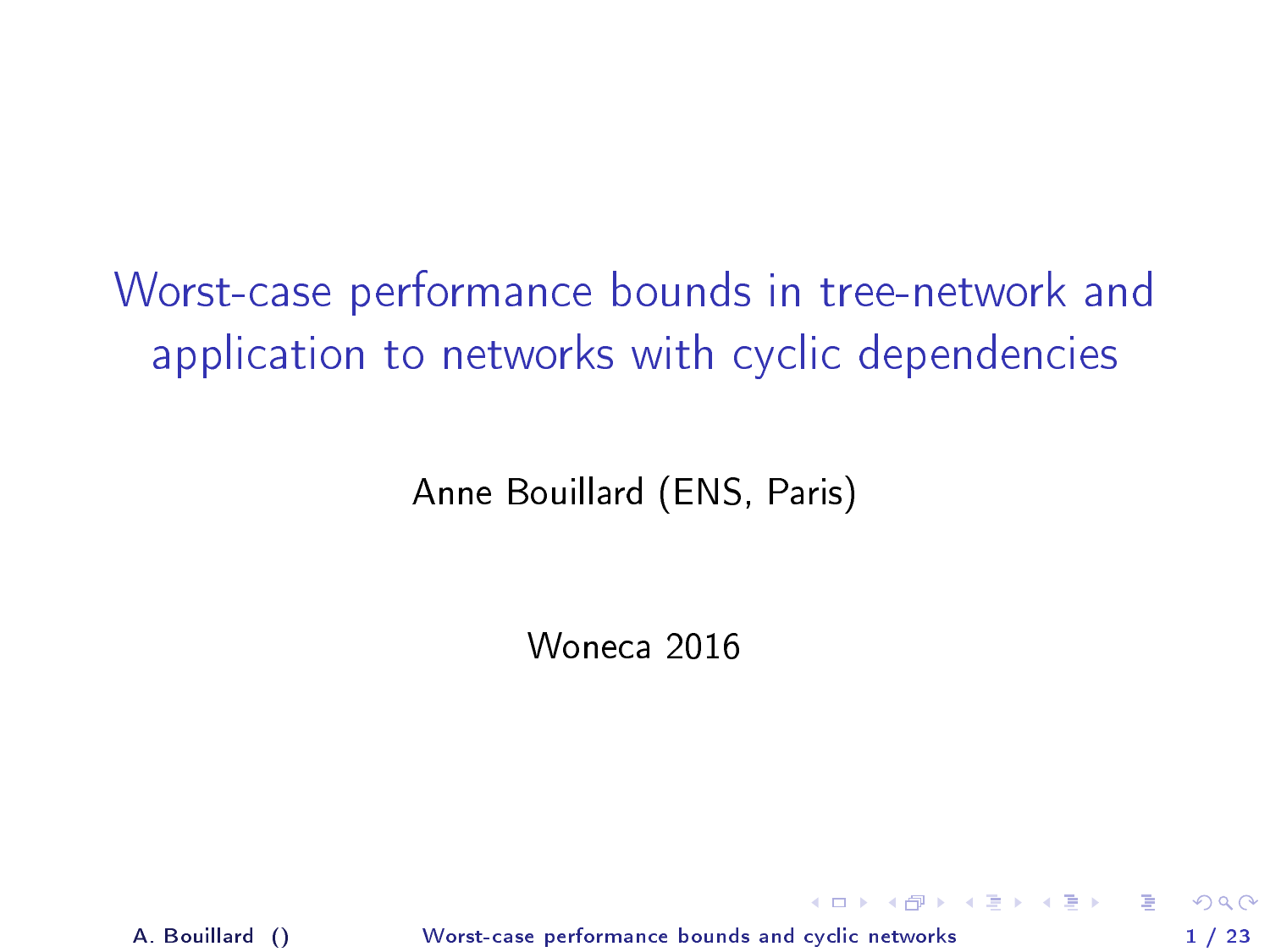# Model and hypotheses



#### **Objective**

Is the network stable? performance bounds?

### Hypotheses

- *m* token-bucket arrival curves:  $\alpha_i(t) = b_i + r_i t;$
- $n$  rate-latency strict service curves:  $\beta^{(j)}(t)=R_j(t-T_j)_+.$

A. Bouillard () [Worst-case performance bounds and cyclic networks](#page-0-0) 2 / 23

<span id="page-1-0"></span>目

 $4$  ロ }  $4$   $4$   $\oplus$  }  $4$   $\oplus$  }  $4$   $\oplus$  }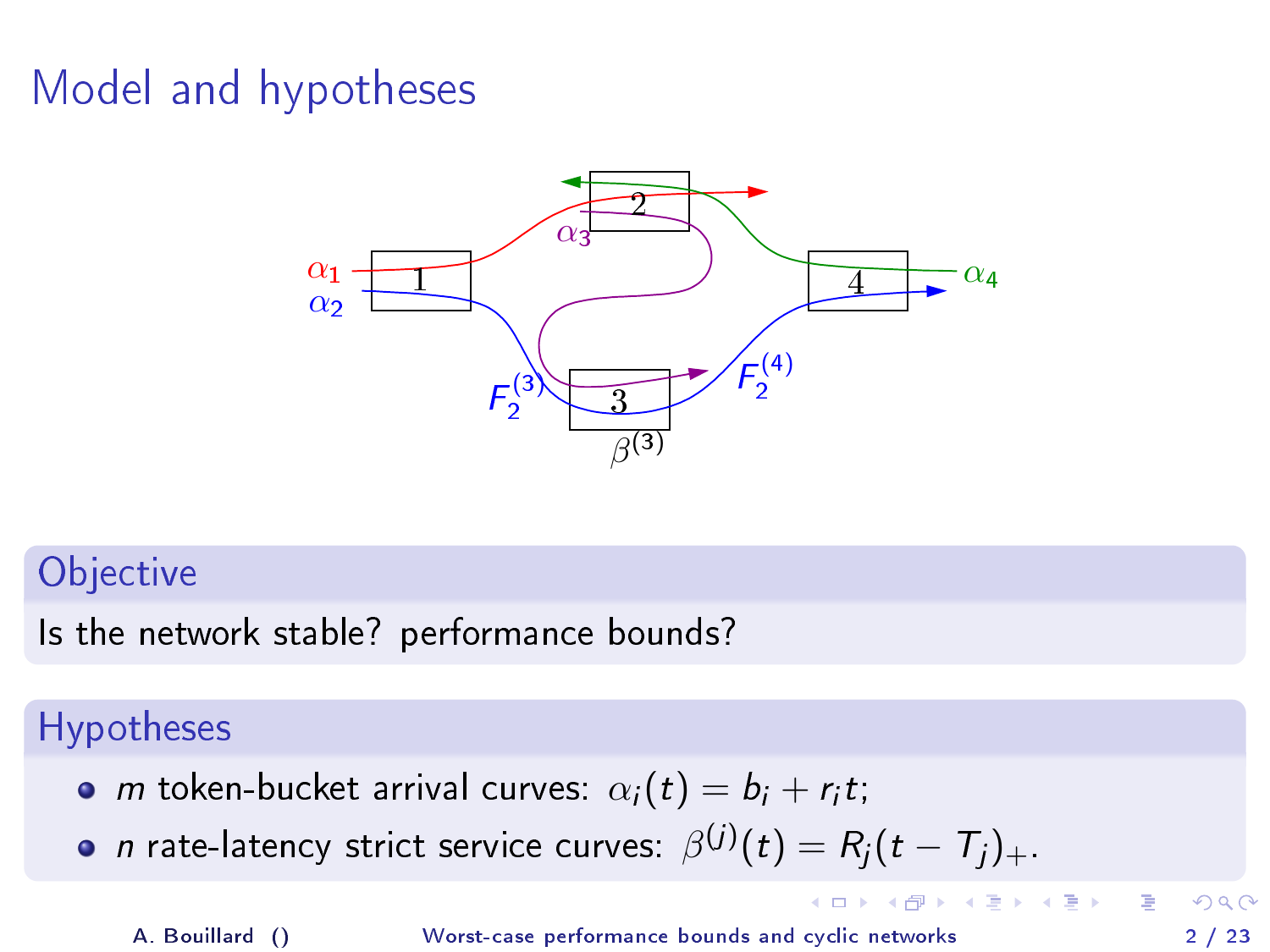[Network with cyclic dependencies](#page-7-0)

3 [Proof of the worst-case backlog theorem](#page-17-0)

[Conclusion and future work](#page-25-0)

A. Bouillard () [Worst-case performance bounds and cyclic networks](#page-0-0) 3 / 23

<span id="page-2-0"></span>÷.

イロト イ押ト イヨト イヨト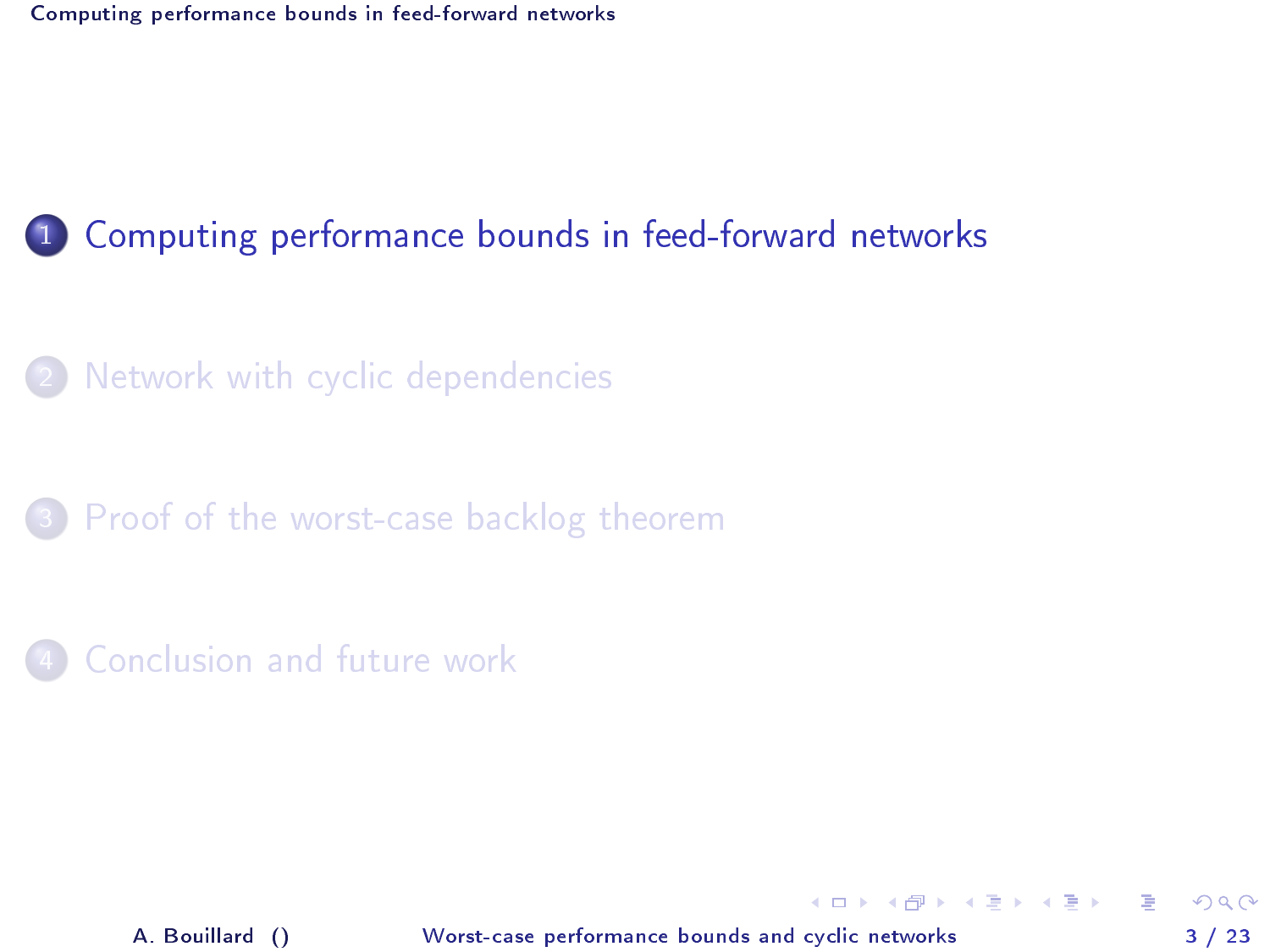# Separated Flow Analysis (SFA) method

 $\bullet$  In the topological order if the servers, for each flow crossing the server: (j)  $(i_1)$ 

$$
\beta_1^{(j)} = (\beta^{(j)} - \sum_{i=2}^k \alpha_i^{(j)})_+ \qquad \qquad \alpha_2^{(j)} = \frac{\alpha_2^{(j)}}{\alpha_k^{(j)}} \qquad \qquad \beta_2^{(j)} = \frac{\alpha_2^{(j)}}{\alpha_k^{(j)}} \qquad \qquad \beta_2^{(j)} = \frac{\alpha_2^{(j)}}{\alpha_k^{(j)}} \qquad \qquad \beta_2^{(j)}
$$

2 For the flow of interest (flow 1)

<span id="page-3-0"></span>
$$
\alpha_1 \quad \overline{\overline{\beta_1^{(j_1)}} \qquad \overline{\beta_1^{(j_2)}} \qquad \overline{\overline{\beta_1^{(j_2)}} \qquad \overline{\cdots} \qquad \overline{\beta_1^{(j_k)}}}}
$$
\n
$$
\beta = \beta_1^{(j_1)} * \beta_1^{(j_2)} * \cdots * \beta_1^{(j_k)}
$$

- **3** Delay bound:  $h(\alpha_1, \beta)$ , Backlog bound:  $v(\alpha_1, \beta)$
- Efficient algorithms  $\bullet$
- Pessimistic performance bounds  $\bullet$
- Symbolic computation (for simple classes o[f f](#page-2-0)[un](#page-4-0)[ct](#page-2-0)[io](#page-3-0)[n](#page-4-0)[s\)](#page-1-0)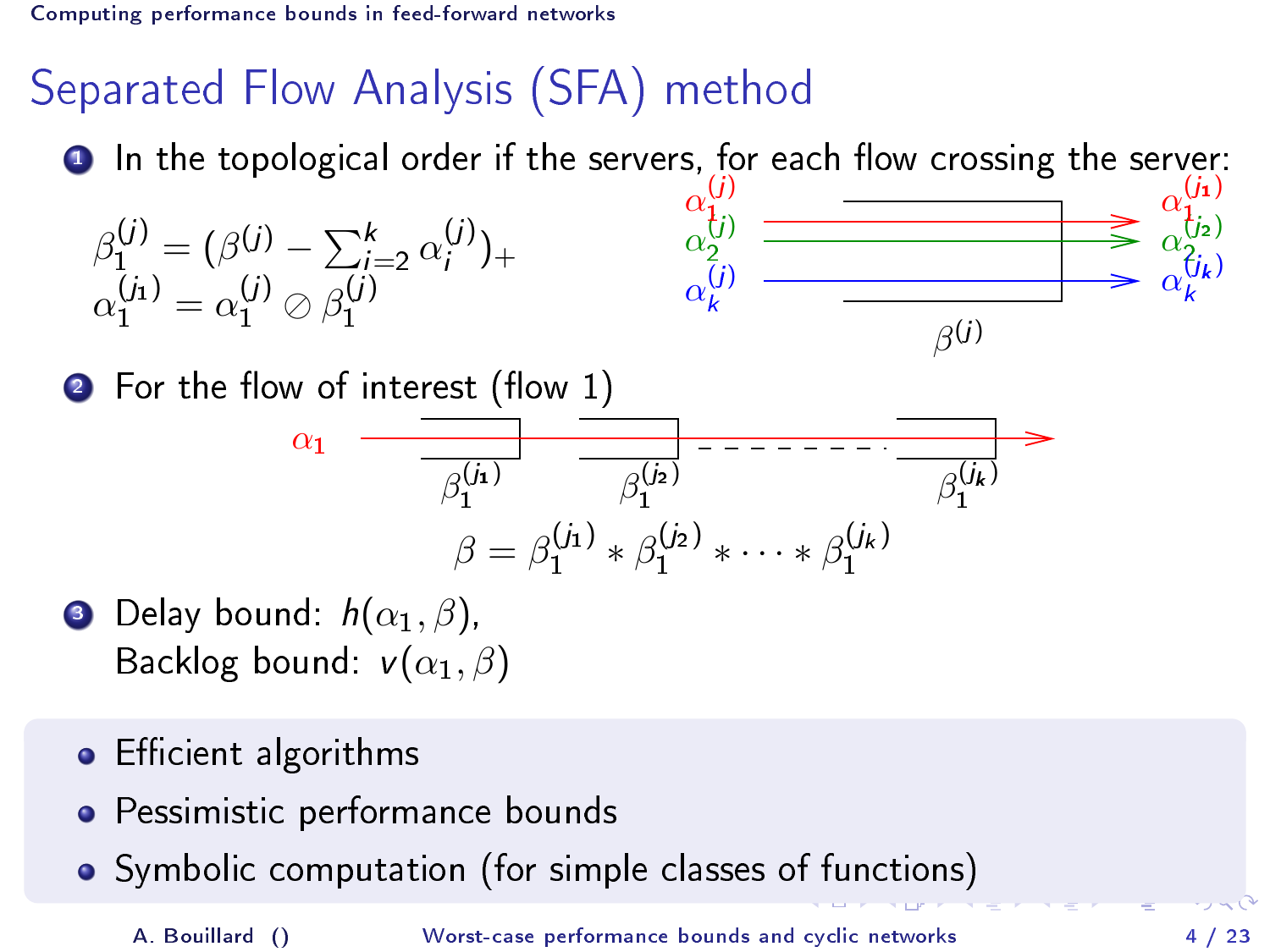Greedy algorithm for tandem networks Joint work with Thomas Nowak [Performance 2015]

#### Theorem

Consider a tandem network of n servers. The worst-case delay is linear in the bursts and latencies:

$$
D = \sum_{j \in [\![n]\!]} \lambda_j T_j + \sum_{i \in [\![m]\!]} \mu_i b_i
$$

where the coefficients  $\lambda_i$  and  $\mu_i$  depend only on the arrival and service rates and can be effectively computed in time  $O(n^2 + m)$ .

- **•** Efficient algorithm in tandem network
- **•** Tight delay bound
- Symbolic on some parameters

<span id="page-4-0"></span>아마 사이 이 사람이 사람이 있다.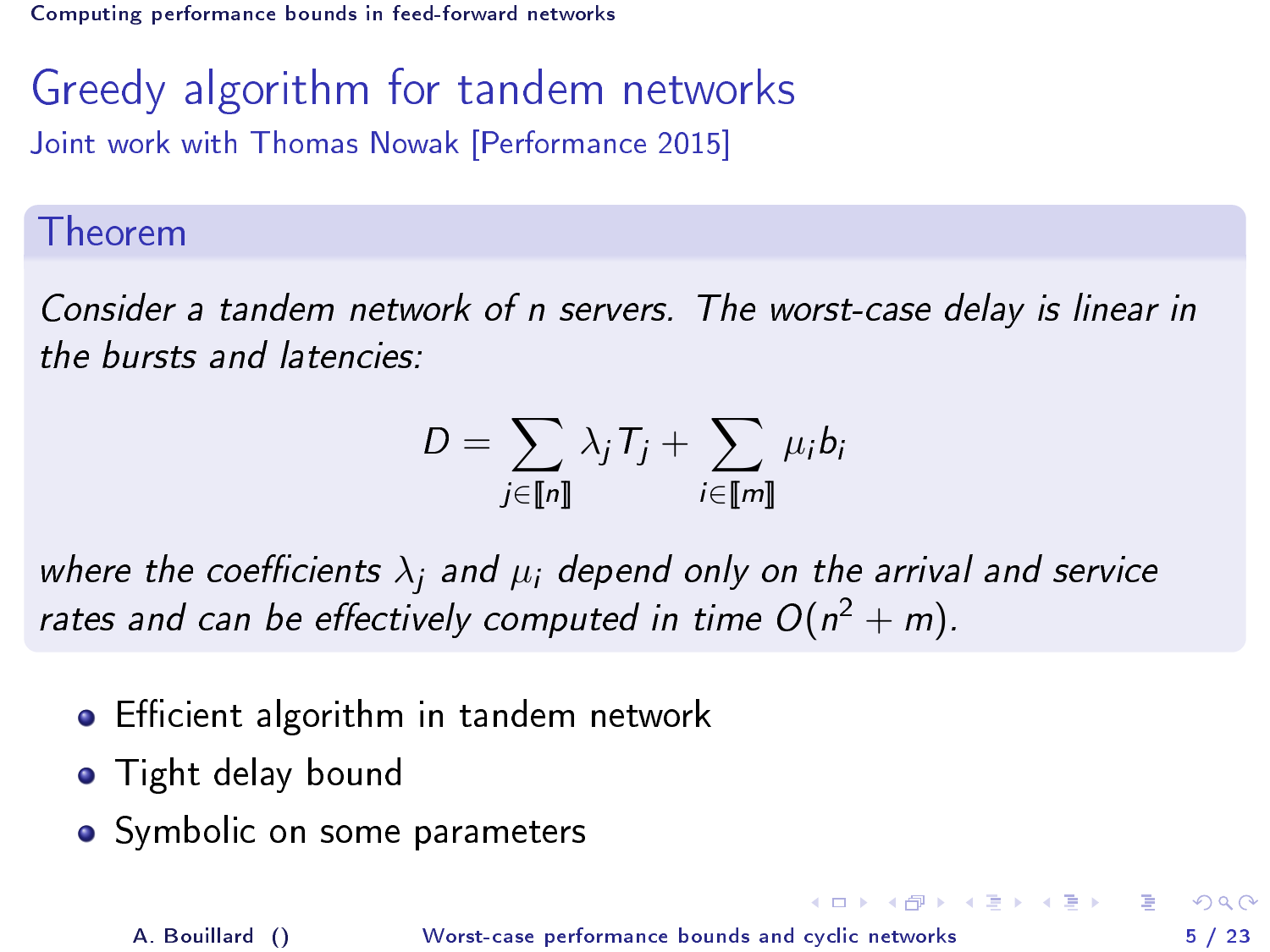# Greedy algorithm

This theorem can be adapted to backlog at server n and for tree-topologies:



#### Theorem

Consider a tree network of n servers, and  $p$  flows of interest at server n. The worst-case backlog at server n for the flows of interests is linear in the bursts and latencies:

$$
B = \sum_{j \in [\![n]\!]} \lambda_j T_j + \sum_{i \in [\![m]\!]} \xi_i b_i + \sum_{i \in [\![p]\!]} b_i^*
$$

where the coefficients  $\lambda_i$  and  $\xi_i < 1$  depend only on the arrival and service rates and can be effectively computed in time  $O(n^2 + m + p)$ .

<span id="page-5-0"></span> $\mathbf{A} \otimes \mathbf{A} \rightarrow \mathbf{A} \otimes \mathbf{A} \rightarrow \mathbf{A} \otimes \mathbf{A} \rightarrow \mathbf{A} \otimes \mathbf{A} \rightarrow \mathbf{A} \otimes \mathbf{A} \rightarrow \mathbf{A} \otimes \mathbf{A} \rightarrow \mathbf{A} \otimes \mathbf{A} \rightarrow \mathbf{A} \otimes \mathbf{A} \rightarrow \mathbf{A} \otimes \mathbf{A} \rightarrow \mathbf{A} \otimes \mathbf{A} \rightarrow \mathbf{A} \otimes \mathbf{A} \rightarrow \mathbf{A} \otimes \mathbf{A} \rightarrow \mathbf{A} \otimes \mathbf{A} \$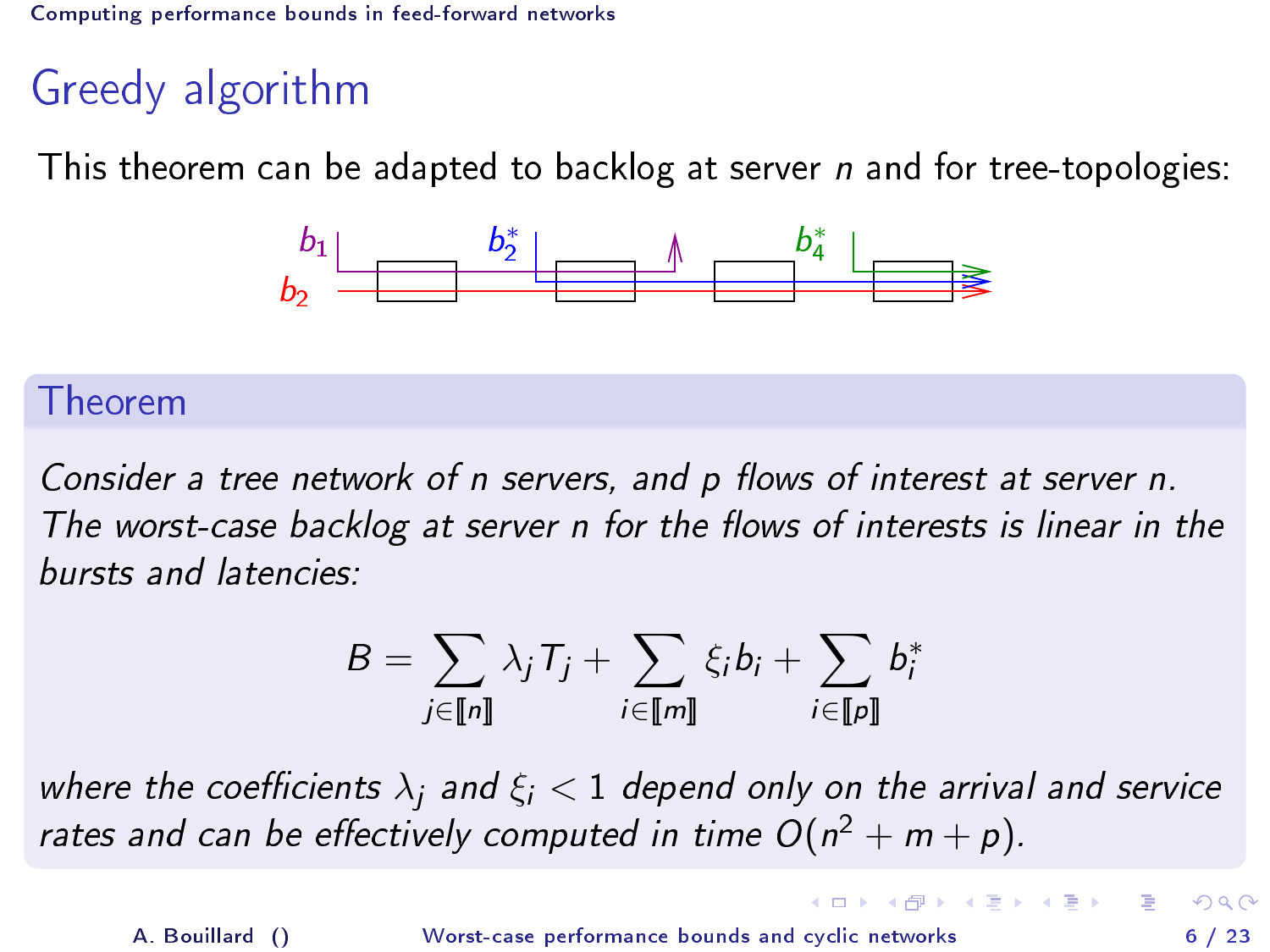Computing the worst-case backlog

begin\nbegin\n
$$
\begin{array}{l}\n\text{begin}\n\kint_{\Omega} \xi_{n}^{n} \leftarrow (\sum_{i \leq n} r_{i}^{*})(R_{n} - r_{n}^{n})^{-1}; \\
\text{for } j \text{ from } n - 1 \text{ to } 1 \text{ do} \\
k \leftarrow n; \\
\text{while } \xi_{j+1}^{k} < (\sum_{i \leq j} r_{i}^{*} + \sum_{\ell > k} \xi_{j+1}^{\ell} r_{j}^{\ell})(R_{j} - \sum_{\ell=j}^{k} r_{j}^{\ell})^{-1} \text{ do} \\
\begin{array}{l}\n\kint_{\Omega} \xi_{j}^{k} \leftarrow \xi_{j+1}^{k}; \\
\kint_{\Omega} \xi_{j}^{\ell} \leftarrow (1) \\
\text{for } \ell \text{ from } j \text{ to } k \text{ do} \\
\xi_{j}^{\ell} \leftarrow (\sum_{i \leq j} r_{i}^{*} + \sum_{\ell > k} \xi_{j+1}^{\ell} r_{j}^{\ell})(R_{j} - \sum_{\ell=j}^{k} r_{j}^{\ell})^{-1}; \\
\text{for } j \text{ from } 1 \text{ to } n \text{ do } \lambda_{j} \leftarrow \sum_{i \leq j} r_{i}^{*} + \sum_{k \leq j} \xi_{j}^{k} r_{j}^{k}; \\
\text{end}\n\end{array}
$$

A. Bouillard () [Worst-case performance bounds and cyclic networks](#page-0-0) 7 / 23

<span id="page-6-0"></span>K ロ ▶ K @ ▶ K 할 ▶ K 할 ▶ ... 할 ... 900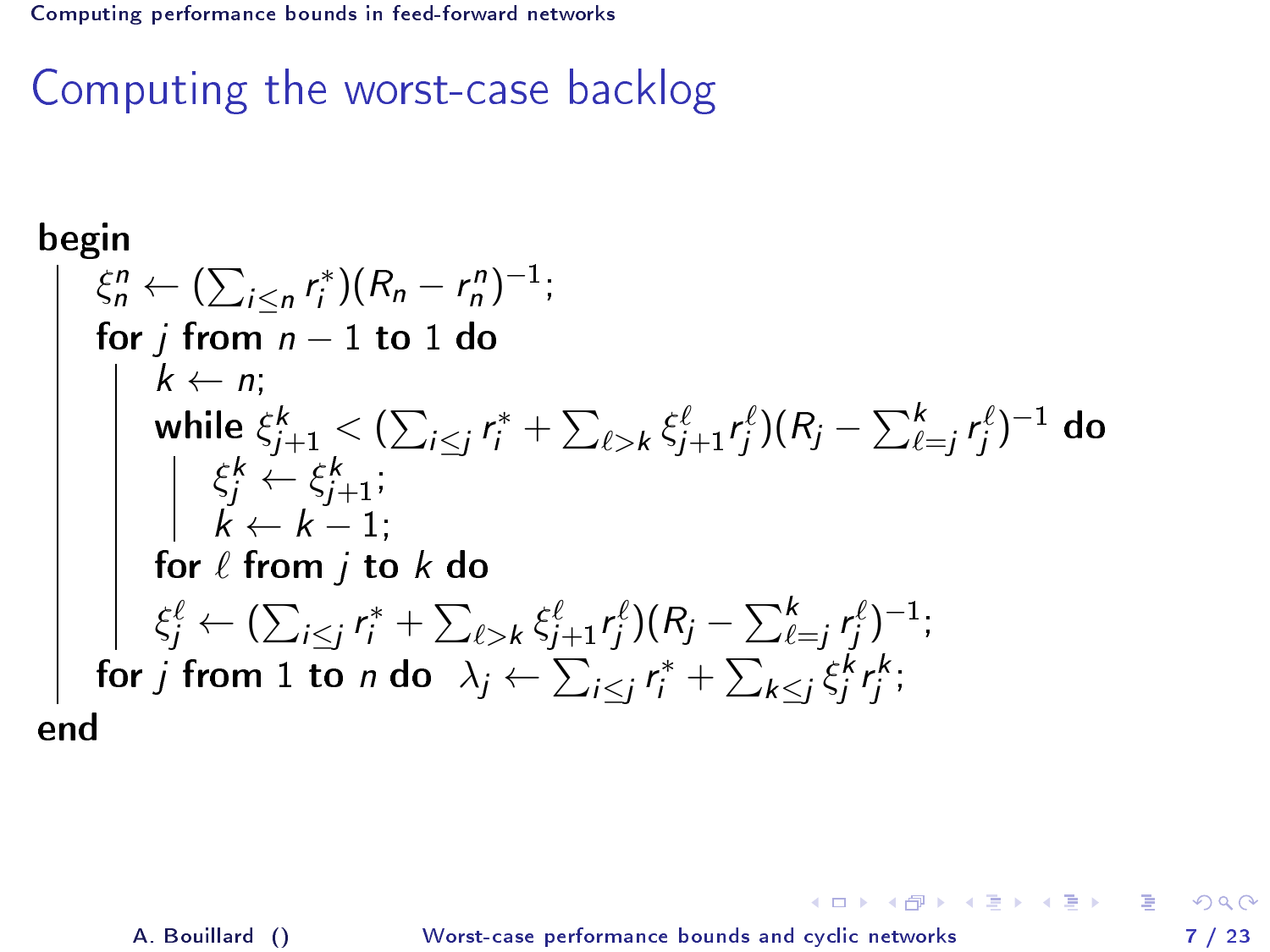### [Computing performance bounds in feed-forward networks](#page-2-0)

#### 2 [Network with cyclic dependencies](#page-7-0)

3 [Proof of the worst-case backlog theorem](#page-17-0)

#### [Conclusion and future work](#page-25-0)

A. Bouillard () [Worst-case performance bounds and cyclic networks](#page-0-0) 8 / 23

<span id="page-7-0"></span> $4$  ロ }  $4$   $4$   $\oplus$  }  $4$   $\oplus$  }  $4$   $\oplus$  }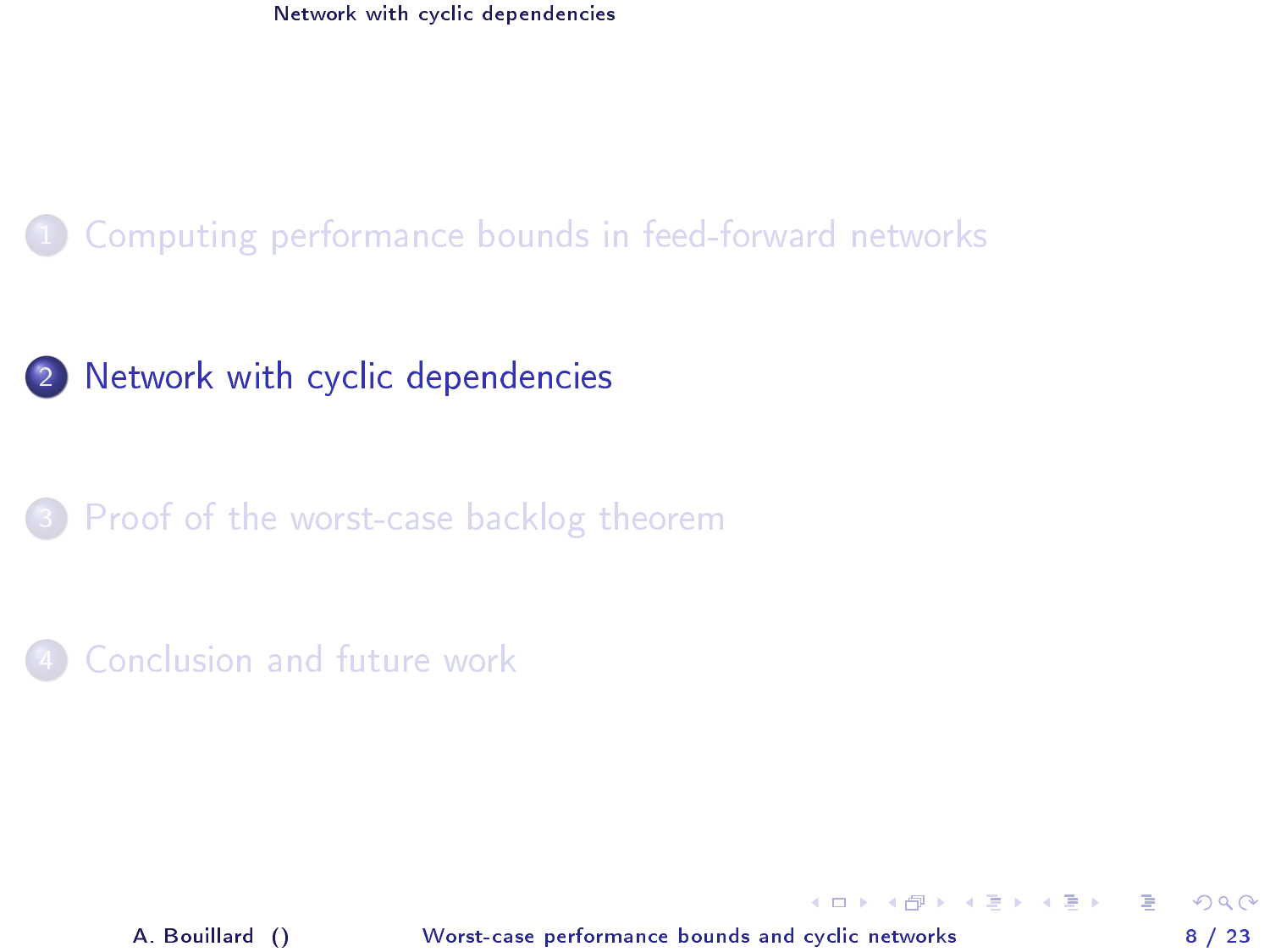# Stability in cyclic networks

Consider a server offering a strict service curve  $\beta : t \mapsto R(t - T)_{+}$  and a flow crossing it, with arrival curve  $\alpha : t \mapsto b + rt$ .

- **•** This server is said *unstable* if its worst-case backlog is bounded:  $R < r$ :
- **•** This server is said *critical* if its worst-case backlog is bounded, but the lengths of its backlogged periods are not bounded bounded:  $R = r$ ;
- **•** This server is said *stable* if the length of its backlogged periods is bounded:  $R > r$ .

## Definition (Global stability)

A network is globally stable if for all its servers, the length of the maximal backlogged period is bounded.

<span id="page-8-0"></span>K ロ ▶ K 個 ▶ K 할 ▶ K 할 ▶ 이 할 → 이익단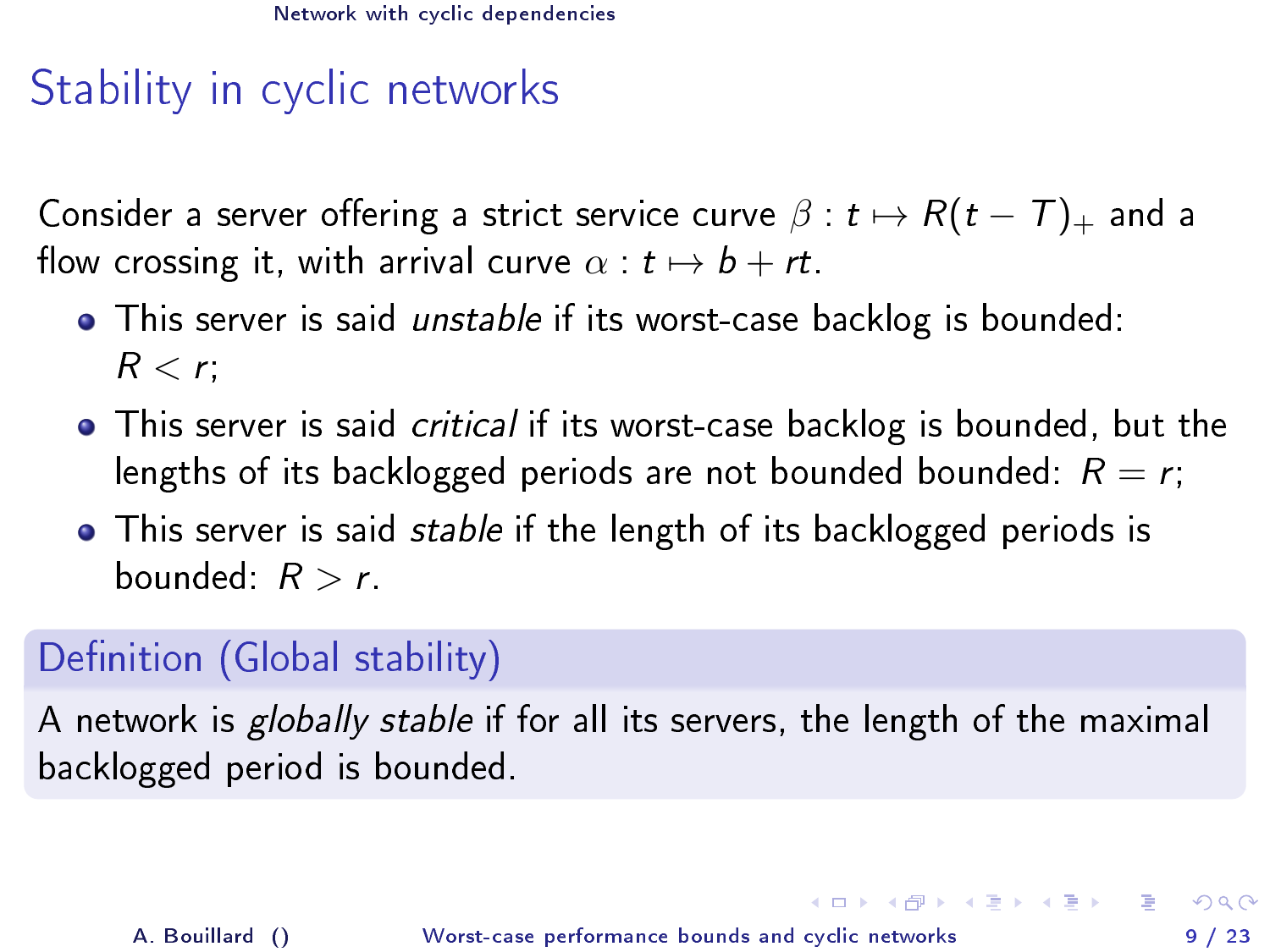# Stopped-time/fix-point method



(service curves and arrival curves of exogenous arrivals are constants of the problem)

$$
\alpha_1^{(2)} = H_1^{(1)}(\alpha_1^{(1)}, \alpha_2^{(1)}) \n\alpha_2^{(3)} = H_2^{(1)}(\alpha_1^{(1)}, \alpha_2^{(1)}) \n\alpha_1^{(1)} = H_2^{(3)}(\alpha_3^{(3)}, \alpha_2^{(3)})\n\ldots
$$

<span id="page-9-0"></span>( ロ ) ( 何 ) ( ヨ ) (

We write this equation for each output flow at each server and obtain a system

$$
\alpha = \mathsf{H}(\alpha)
$$

- We can assume w.l.o.g. that H is non-decreasing in any variable
- **•** If  $\alpha$  is a solution of  $\alpha = H(\alpha)$ , is it a family of arrival curves for the intermediate flows?
- If service curves are rate-latency and arrival curves token bucket, this is a linear equation:  $\mathbf{b} = M\mathbf{b} + N$ .

A. Bouillard () [Worst-case performance bounds and cyclic networks](#page-0-0) 10 / 23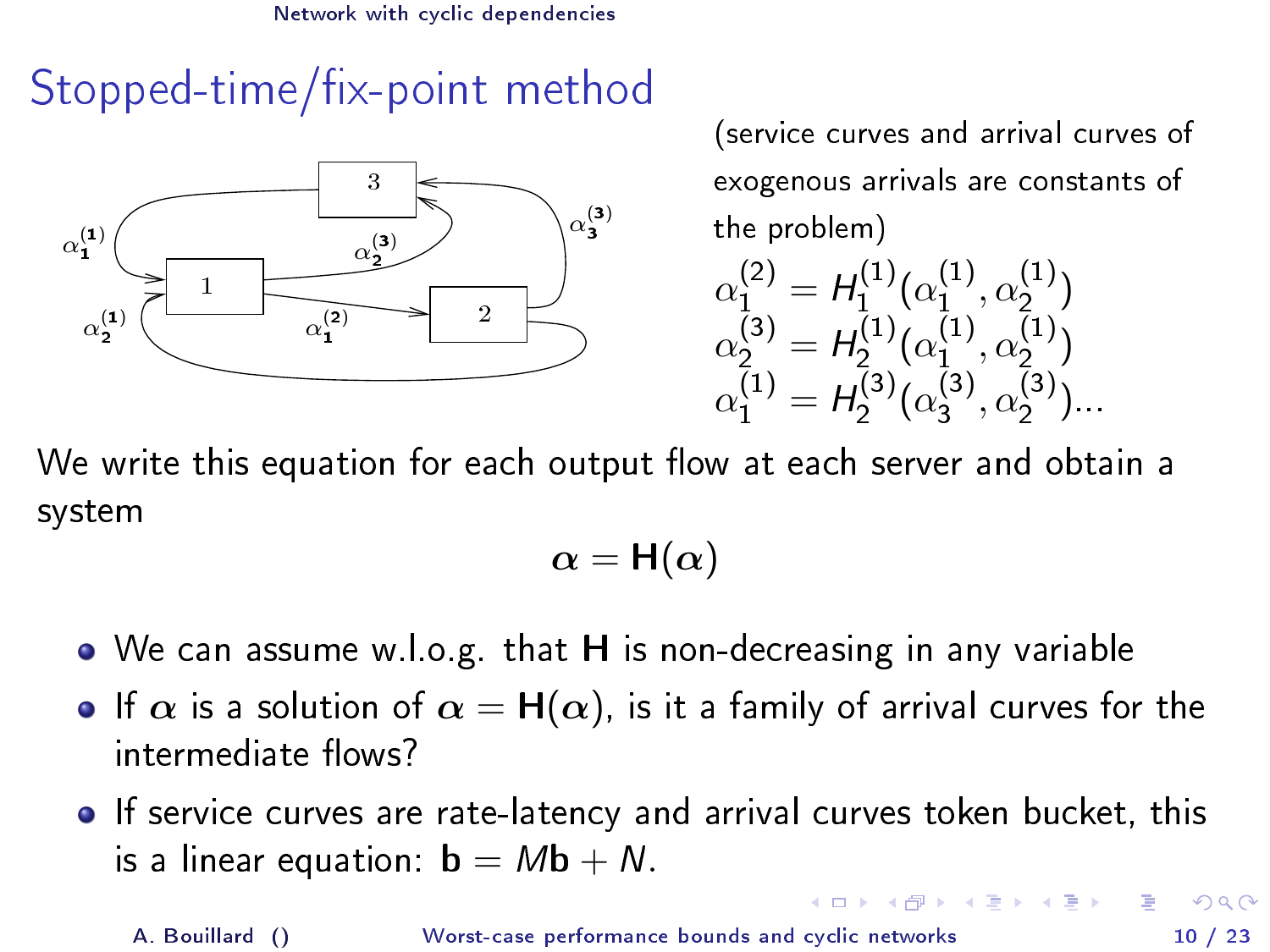# Stopped-time/fix-point method



(service curves and arrival curves of exogenous arrivals are constants of the problem)

$$
\alpha_1^{(2)} = H_1^{(1)}(\alpha_1^{(1)}, \alpha_2^{(1)})
$$
  
\n
$$
\alpha_2^{(3)} = H_2^{(1)}(\alpha_1^{(1)}, \alpha_2^{(1)})
$$
  
\n
$$
\alpha_1^{(1)} = H_2^{(3)}(\alpha_3^{(3)}, \alpha_2^{(3)})
$$

We write this equation for each output flow at each server and obtain a system

<span id="page-10-0"></span> $\alpha = H(\alpha)$ 

#### Lemma

If the system is stable, then there exists a family  $\alpha = (\alpha_{i,j})_{i,j}$  of arrival curves for the flows  $(F_i^{(j)})$  $\epsilon^{(J)}_i$ ) such that  $\alpha \leq \mathsf{H}(\alpha)$ .

Take the best arrival curves, they will satisfy every inequality.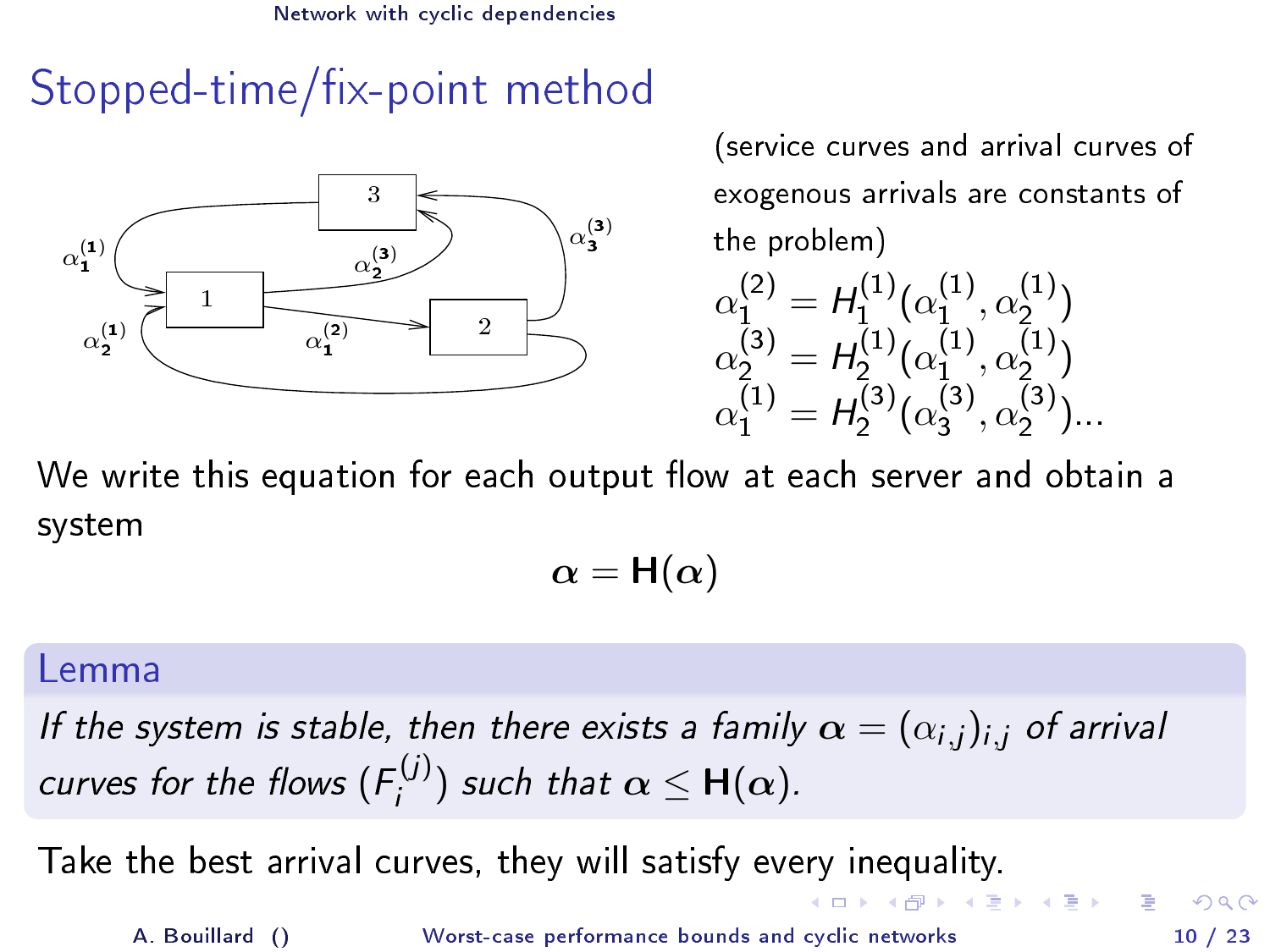Stopped times From [Le Boudec, Thiran, 2001]

Let  $\alpha_0$  be the greatest finite solution of  $\alpha \leq H(\alpha)$ . Then  $\alpha$  is a family of arrival curves for the network.

### Stopped times at  $\tau > 0$

Exogenous arrivals in the network are stopped at time  $\tau$ : arrival curves of type

$$
\alpha^{\tau} = \alpha(t \wedge \tau).
$$

For all  $\tau$ , the system is stable (finite amount of arrivals in the system), so there exists a solution

$$
\alpha^\tau \leq \mathsf{H}(\alpha^\tau) \quad \text{so} \quad \alpha^\tau \leq \alpha^0.
$$

As **H** is non-decreasing,  $\mathsf{H}(\alpha^{\tau}) \leq \mathsf{H}(\alpha_0) = \alpha_0$ . So  $\bm{\alpha} = \mathsf{sup}_{\tau} \, \bm{\alpha}^{\tau}$  is a solution, and  $\bm{\alpha} \leq \bm{\alpha_0}$ , which is also a solution.

<span id="page-11-0"></span> $\mathbf{A} \cap \mathbf{B} \rightarrow \mathbf{A} \oplus \mathbf{B} \rightarrow \mathbf{A} \oplus \mathbf{B} \rightarrow \mathbf{B} \oplus \mathbf{B} \oplus \mathbf{B} \oplus \mathbf{B} \oplus \mathbf{B} \oplus \mathbf{B} \oplus \mathbf{B} \oplus \mathbf{B} \oplus \mathbf{B} \oplus \mathbf{B} \oplus \mathbf{B} \oplus \mathbf{B} \oplus \mathbf{B} \oplus \mathbf{B} \oplus \mathbf{B} \oplus \mathbf{B} \oplus \mathbf{B} \oplus \mathbf{B} \oplus \mathbf{B} \opl$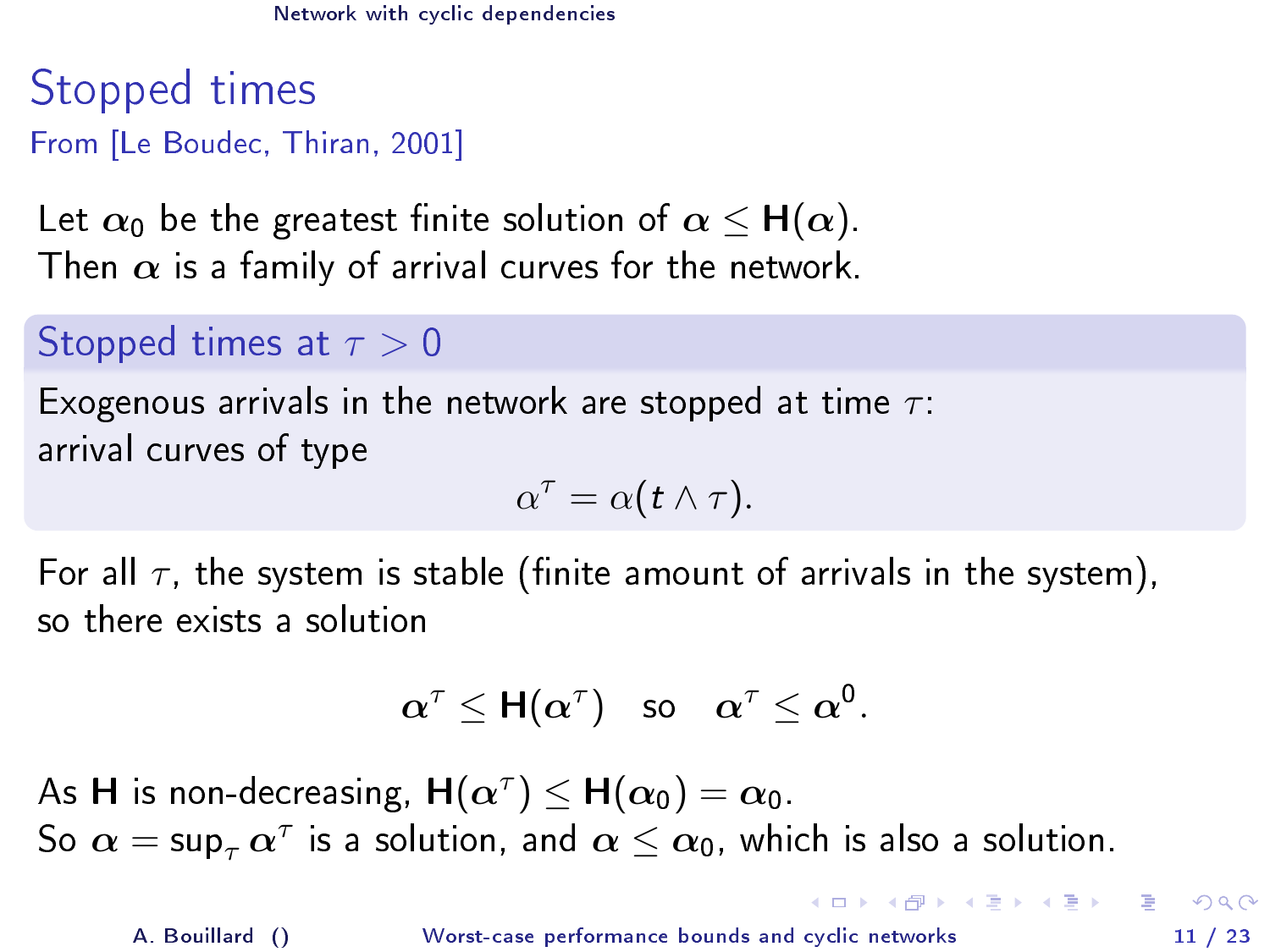Decomposition of the network

• SFA decomposition: at each server for each flow



A. Bouillard () [Worst-case performance bounds and cyclic networks](#page-0-0) 12 / 23

<span id="page-12-0"></span>э

 $($  ロ )  $($  何 )  $($  ヨ )  $($  ヨ  $)$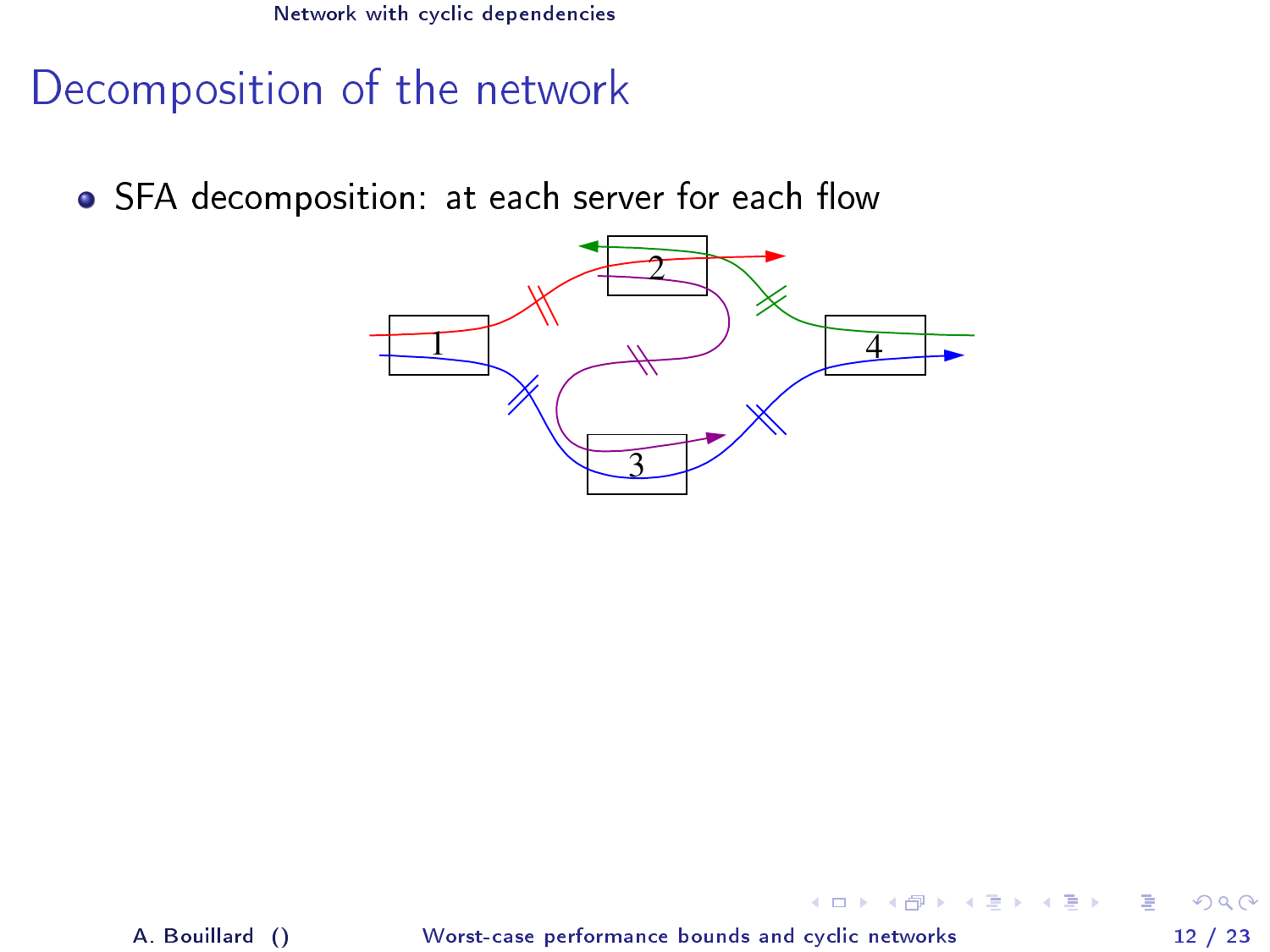Decomposition of the network

• SFA decomposition: at each server for each flow



 $\bullet$  "Exact" decomposition: decompose into trees



4 ロ ▶ (母

<span id="page-13-0"></span>医毛囊 医牙骨下的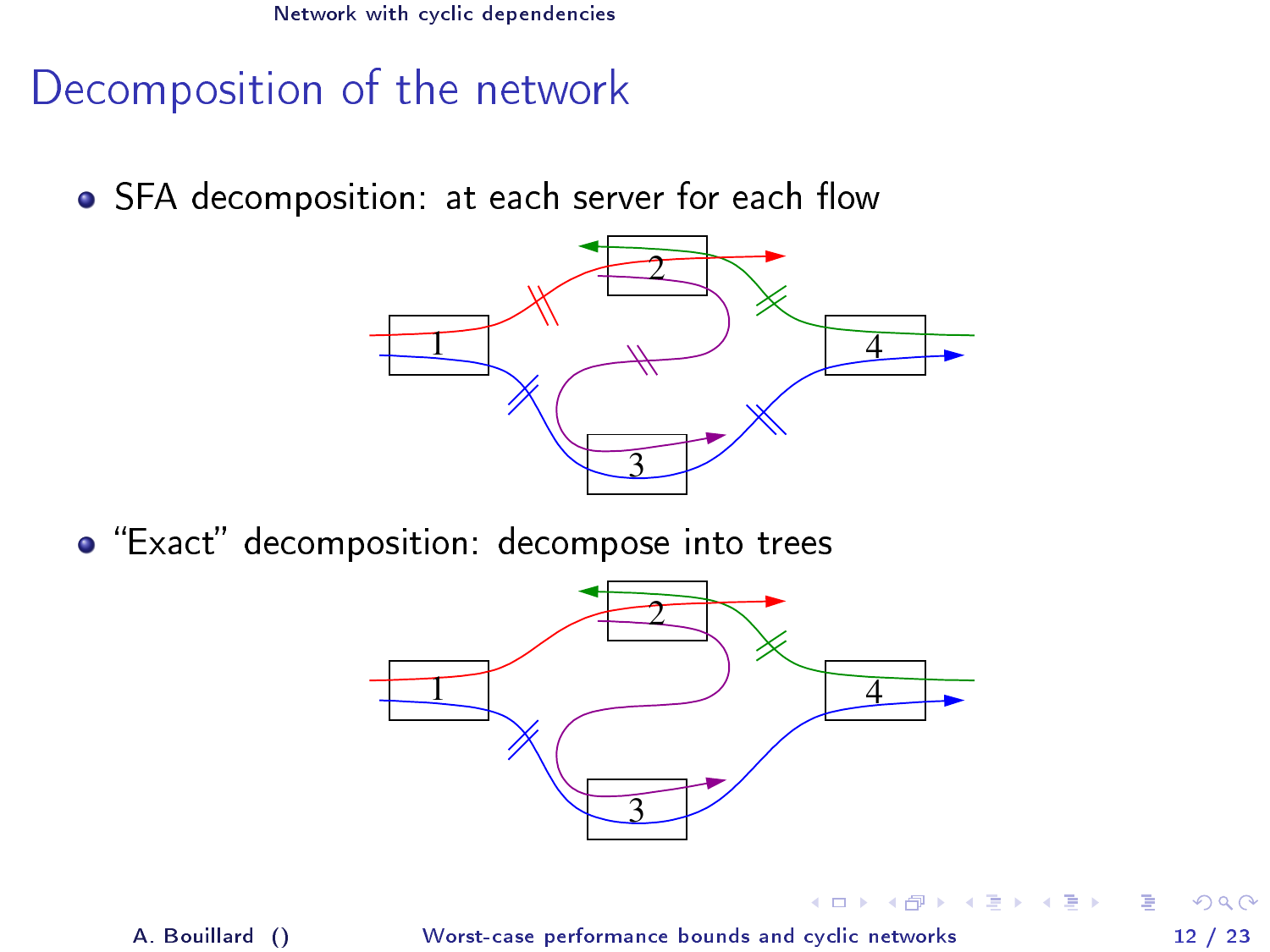## Numerical comparisons

#### Unidirectional ring



A. Bouillard () [Worst-case performance bounds and cyclic networks](#page-0-0) 13 / 23

э

<span id="page-14-0"></span> $299$ 

キロメ メ都 メメ きょうくぼう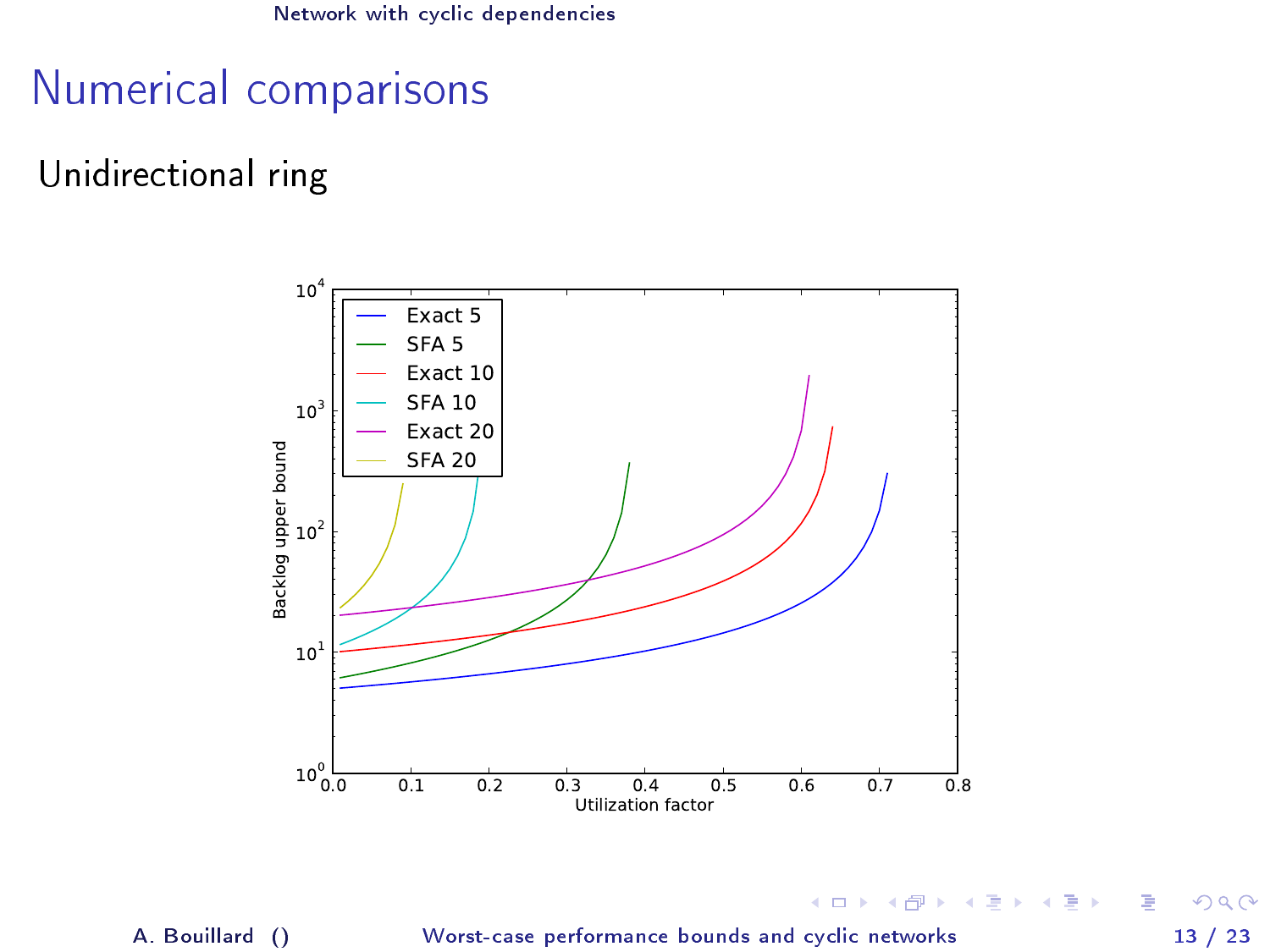### Numerical comparisons

#### Bidirectional ring



A. Bouillard () [Worst-case performance bounds and cyclic networks](#page-0-0) 13 / 23

 $299$ 

<span id="page-15-0"></span>э

キロメ メ都 メメ きょうくぼう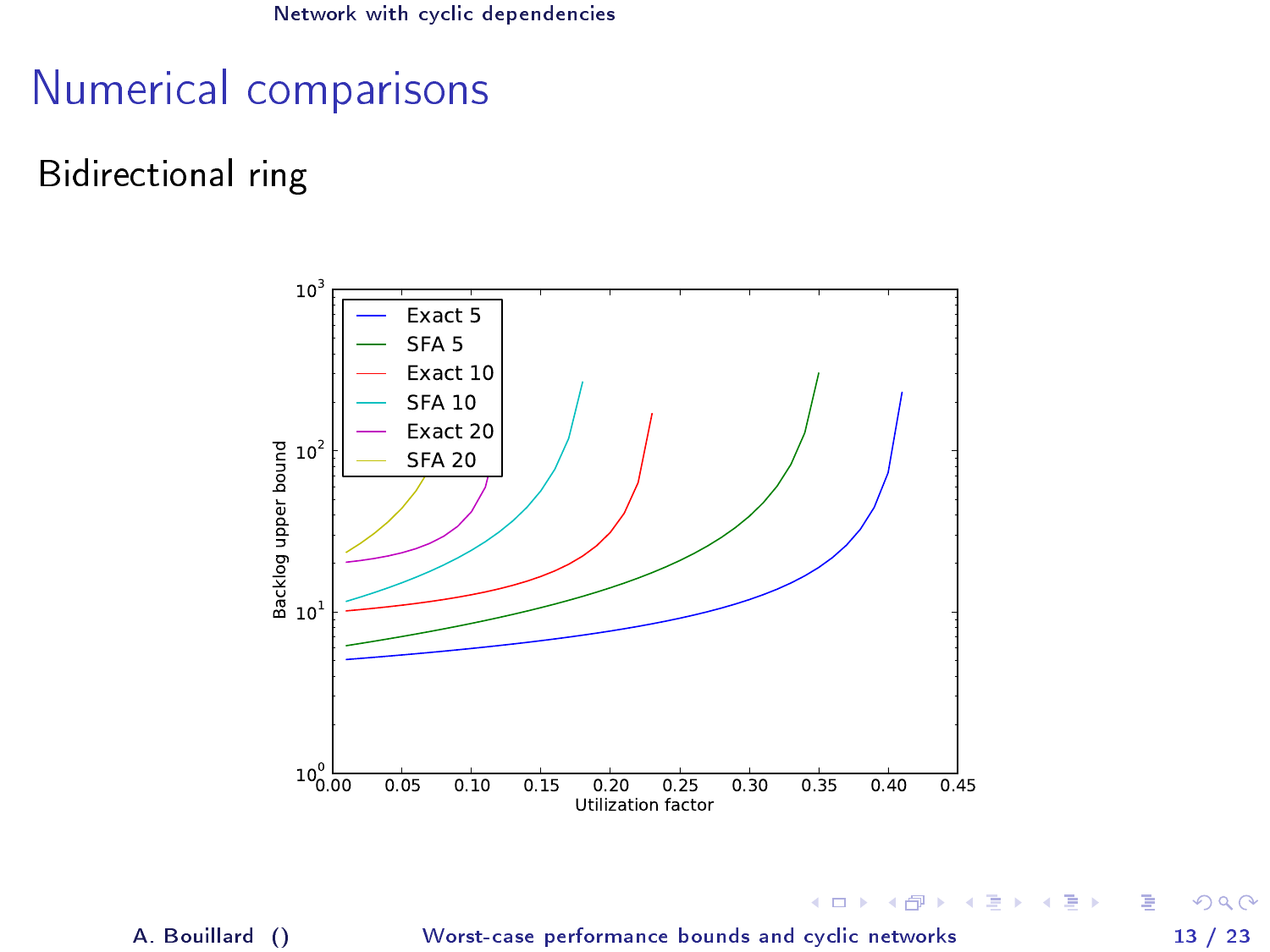# Ring stability revisited

### Theorem (Tassiulas, Georgiadis, 96)

"The ring is stable" under assumption for stability of each server Additional assumption: the traffic is upper-bounded in each link.

We have

$$
B = \sum_{j \in [\![n]\!]} \lambda_j T_j + \sum_{i \in [\![m]\!]} \xi_i b_i + \sum_{i \in [\![p]\!]} b_i^*
$$

where the coefficients  $\lambda_i$  and  $\xi_i < 1$  depend only on the arrival and service rates.

 $B \leq C + \varepsilon B$ 

$$
\bigoplus_{B}
$$

**K ロ ト K 何 ト K ヨ ト K ヨ ト ニヨ** 

where  $\xi = \sup \xi^n_j < 1$  and

$$
B\leq \frac{C}{1-\xi}.
$$

A. Bouillard () [Worst-case performance bounds and cyclic networks](#page-0-0) 14 / 23

<span id="page-16-0"></span> $QQ$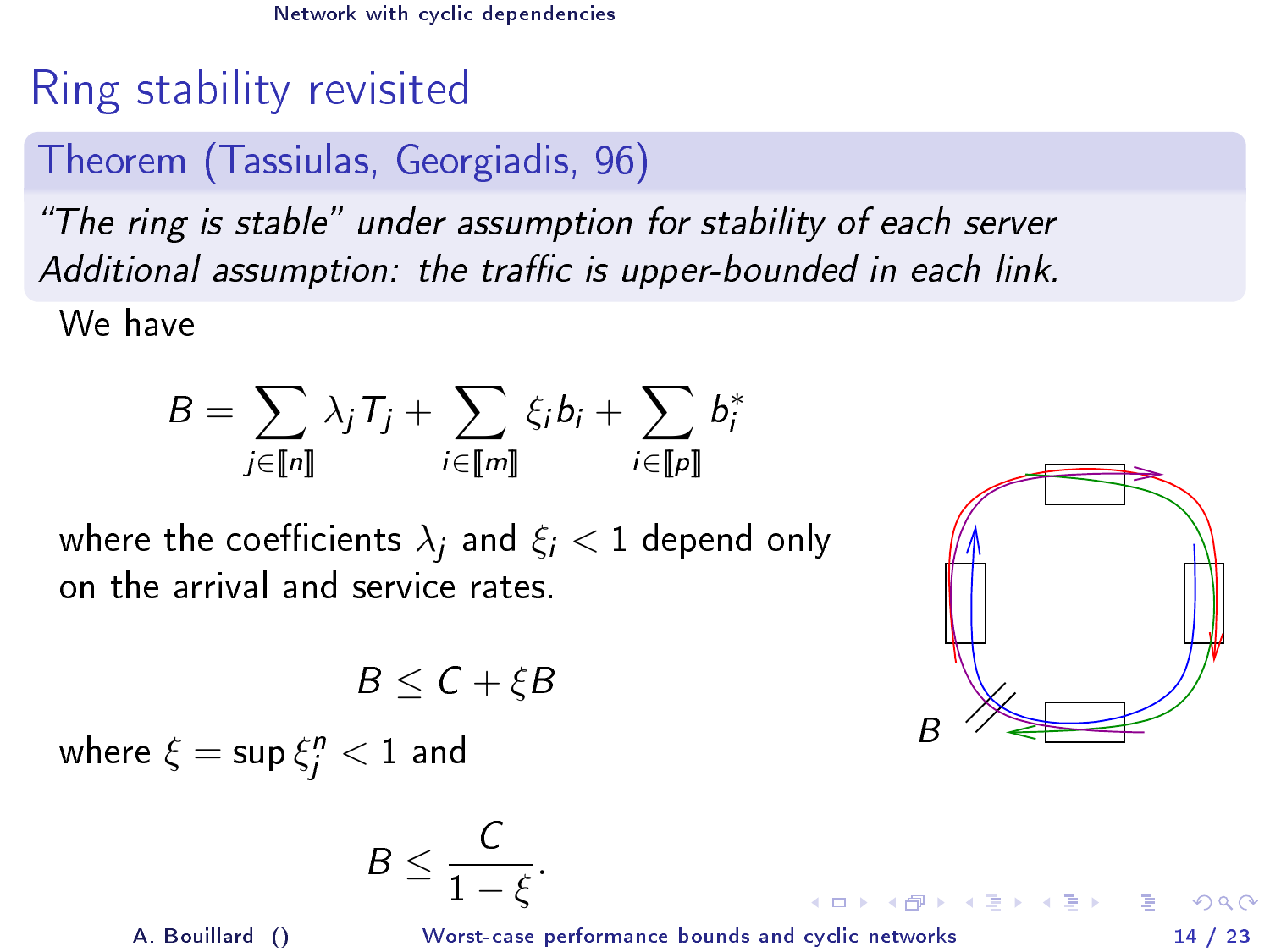#### [Computing performance bounds in feed-forward networks](#page-2-0)

[Network with cyclic dependencies](#page-7-0)

#### 3 [Proof of the worst-case backlog theorem](#page-17-0)

[Conclusion and future work](#page-25-0)

A. Bouillard () [Worst-case performance bounds and cyclic networks](#page-0-0) 15 / 23

<span id="page-17-0"></span>э

 $\left\{ \begin{array}{ccc} 1 & 0 & 0 \\ 0 & 1 & 0 \end{array} \right.$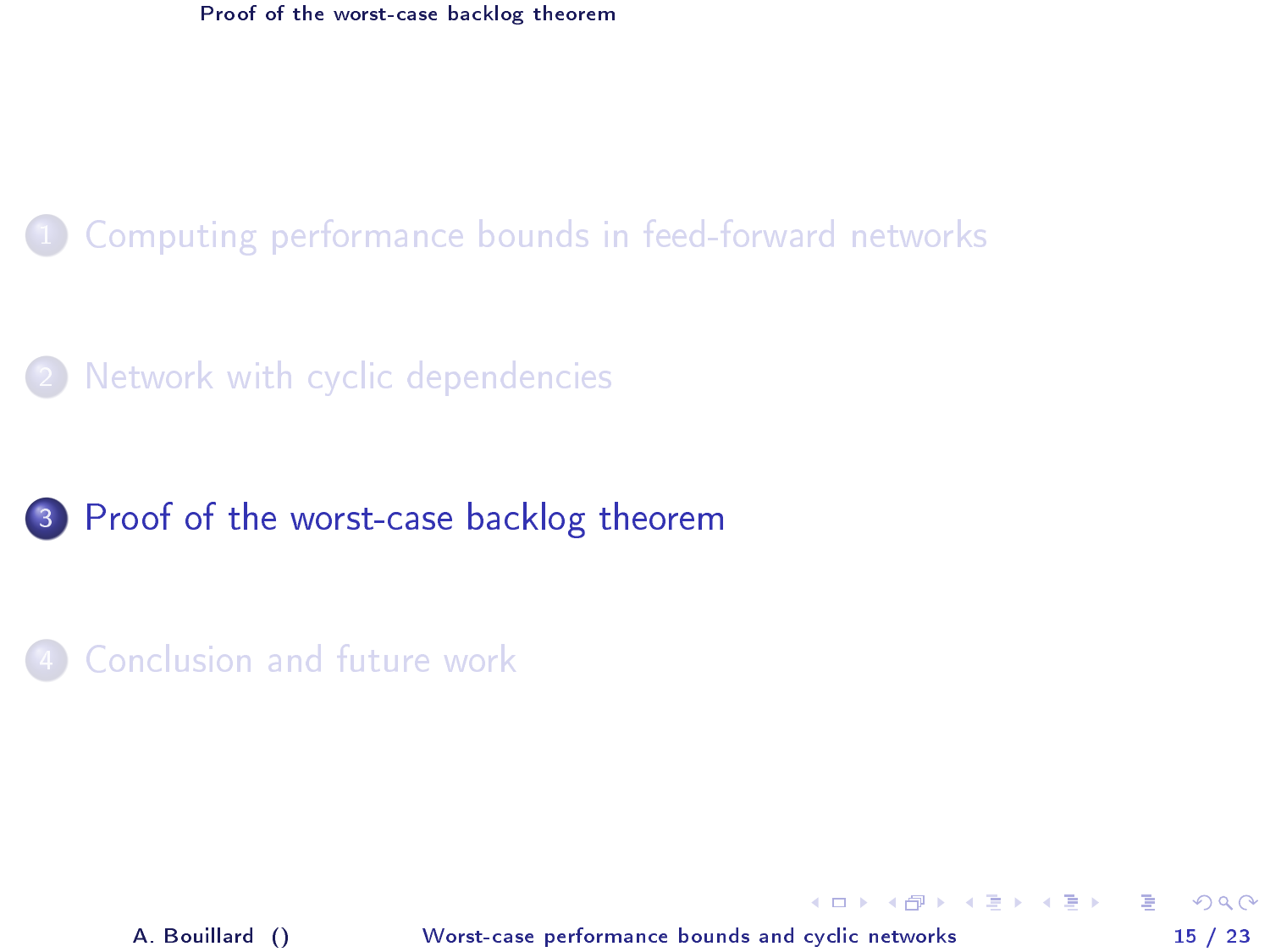# Properties of a worst-case scenario



- $(H_1)$  Service policy is SDF (shortest-to-destination first): for two flows i and  $j$ , if  $d_i < d_j$ , then flow  $i$  is served with higher priority than flow  $j$ .
- $(H<sub>2</sub>)$  Server j has the unique backlogged period  $(t<sub>i-1</sub>,t<sub>i</sub>)$  and provides infinite service outside its backlogged period.
- $(H<sub>3</sub>)$  Each server provides exact service in its backlogged period and  $t_j-t_{j-1}\geq \mathcal{T}_j$ .
- $(H<sub>4</sub>)$  The new arrivals at server j are maximal from time  $t<sub>i-1</sub>$  on and zero before that.
- $(H_5)$  The flows of interest are always transmitted instantaneously.

<span id="page-18-0"></span>K ロ ▶ K @ ▶ K 경 ▶ K 경 ▶ 《 경 》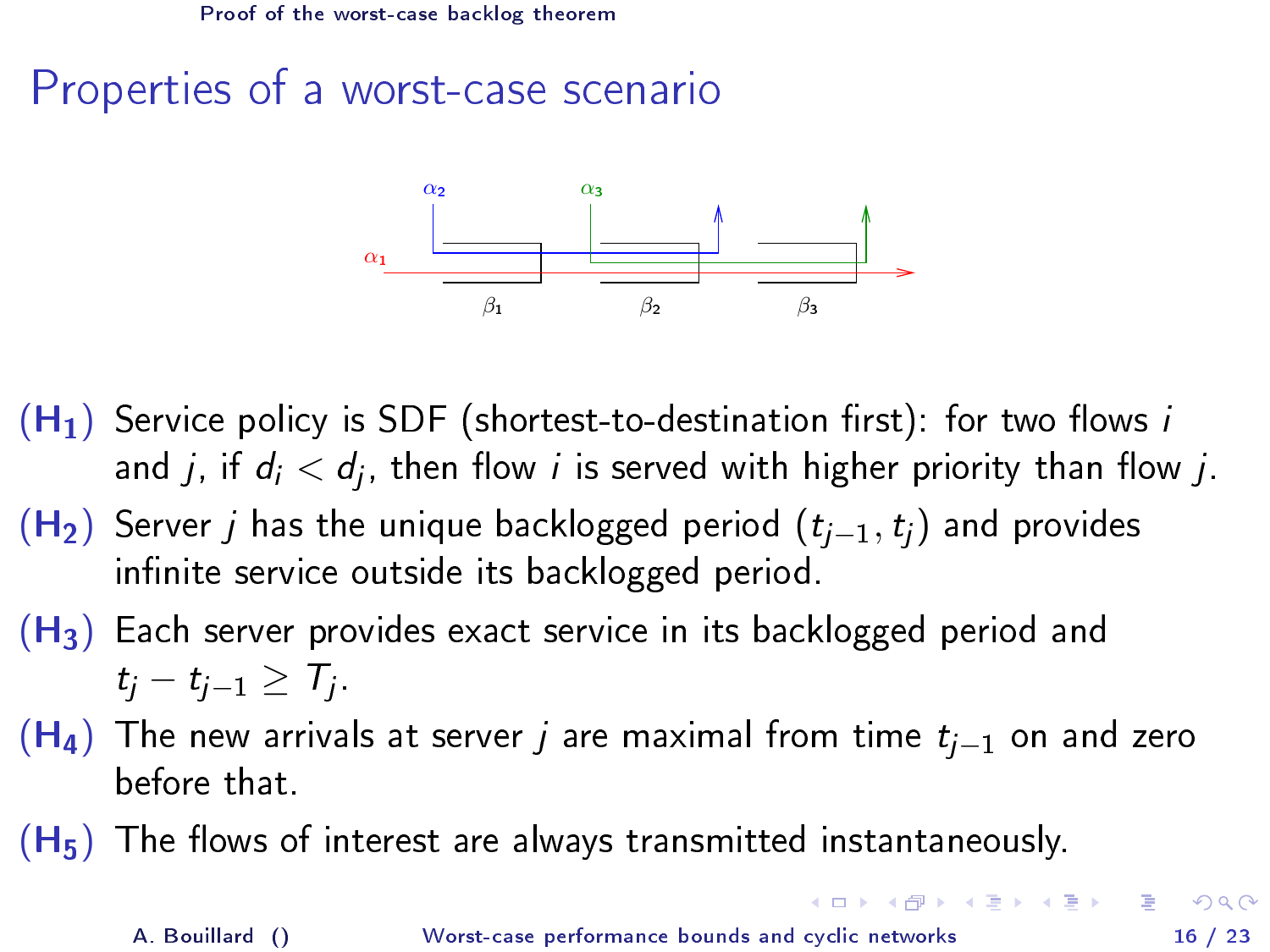### Properties of a worst-case scenario



Theorem

There exists a worst-case scenario that satisfy  $(H_1, \ldots, H_5)$ .

Consequence: we only have to optimize on the dates of start of backlog period  $t_0, t_1, \ldots, t_n$ .

A. Bouillard () [Worst-case performance bounds and cyclic networks](#page-0-0) 17 / 23

<span id="page-19-0"></span>( ロ ) ( 何 ) ( ヨ ) ( ヨ )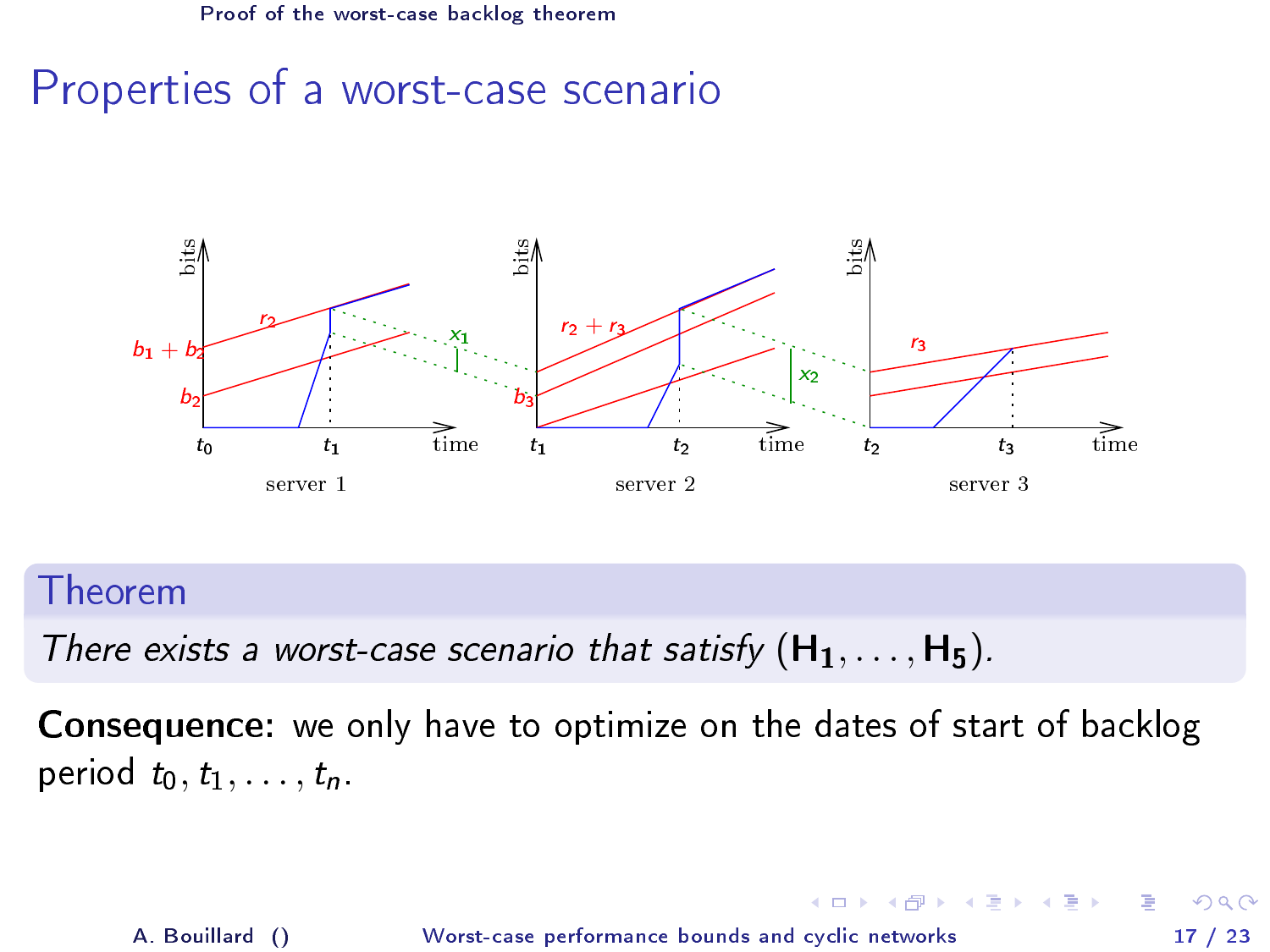# A backward computation

Server n:



$$
B_n(x_n, x^*) = b_n^* + x^* + r^* (T_n + \frac{x_n + b_n^n + r_n^n T_n}{R_n - r_n^n})
$$
  
=  $b_n^* + x^* + \lambda_n T_n + \frac{r^*}{R_n - r_n^n} (x_n + b_n^n).$ 

 $\xi_n^n = \frac{r^*}{R_n - r}$  $\frac{r^m}{R_n-r_n^n}<1$ .

A. Bouillard () [Worst-case performance bounds and cyclic networks](#page-0-0) 18 / 23

**← ロ → → イ 円** 

 $A \equiv \mathbb{R} \cup A \equiv \mathbb{R}$ 

<span id="page-20-0"></span> $298$ 

э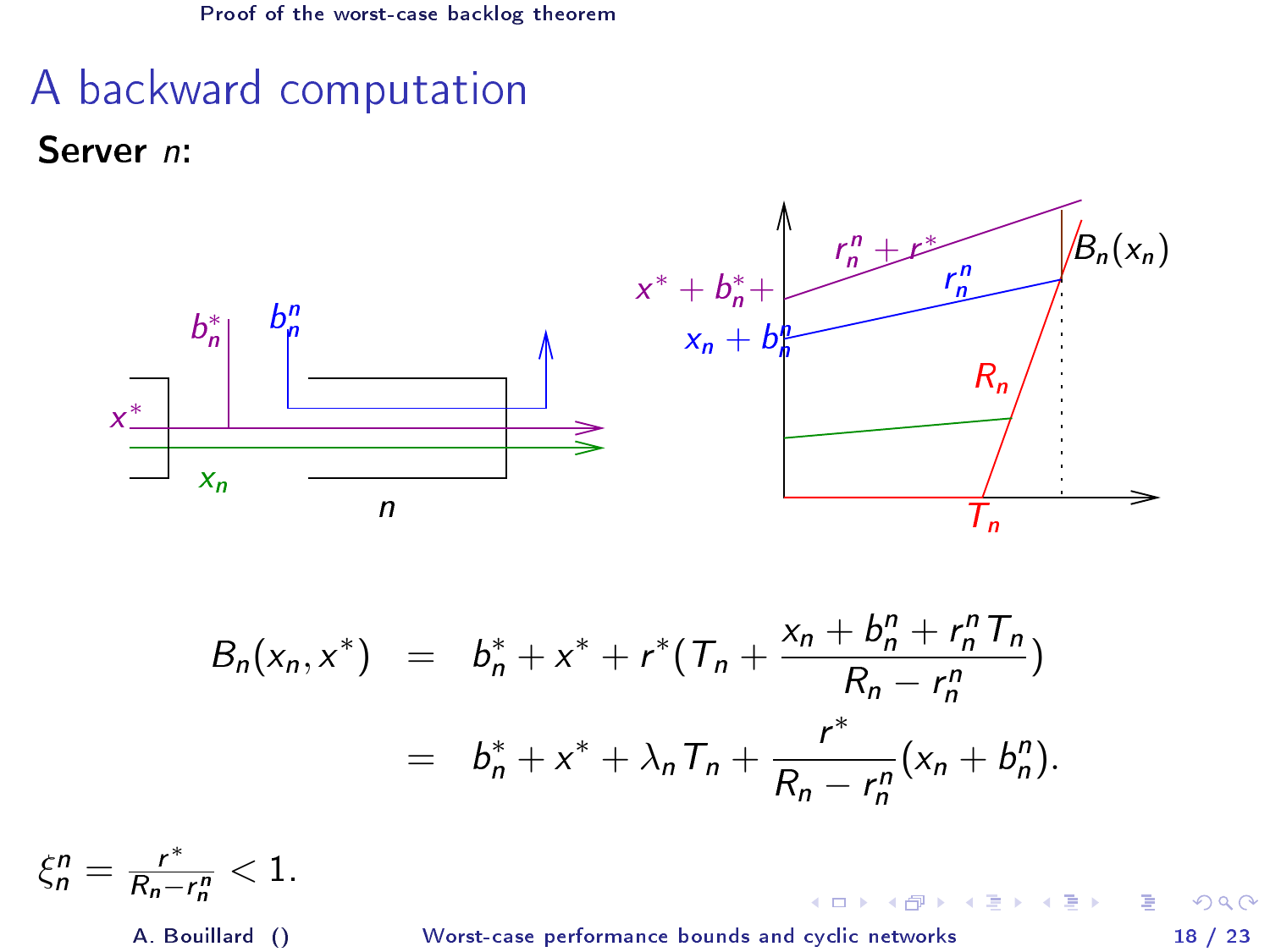## A backward computation

**Server** 
$$
n-1
$$
:  $(q_i = x_i + b_{n-1}^i + r_{n-1}^i) T_{n-1}$ ;  $T = T_{n-1}$ 



$$
B_{n-1}^1(x_{n-1}, x_n, x^*) = B_n(0, b^* + r^*t_1)
$$
  

$$
B_{n-1}^2(x_{n-1}, x_n) = B_n(q_n + r_{n-1}^n t_2, b^* + r^*t_2)
$$

A. Bouillard () [Worst-case performance bounds and cyclic networks](#page-0-0) 19 / 23

**K ロ ⊁ K 伊 ⊁** 

 $A \equiv \mathbb{R} \cup A \equiv \mathbb{R}$ 

<span id="page-21-0"></span> $299$ 

É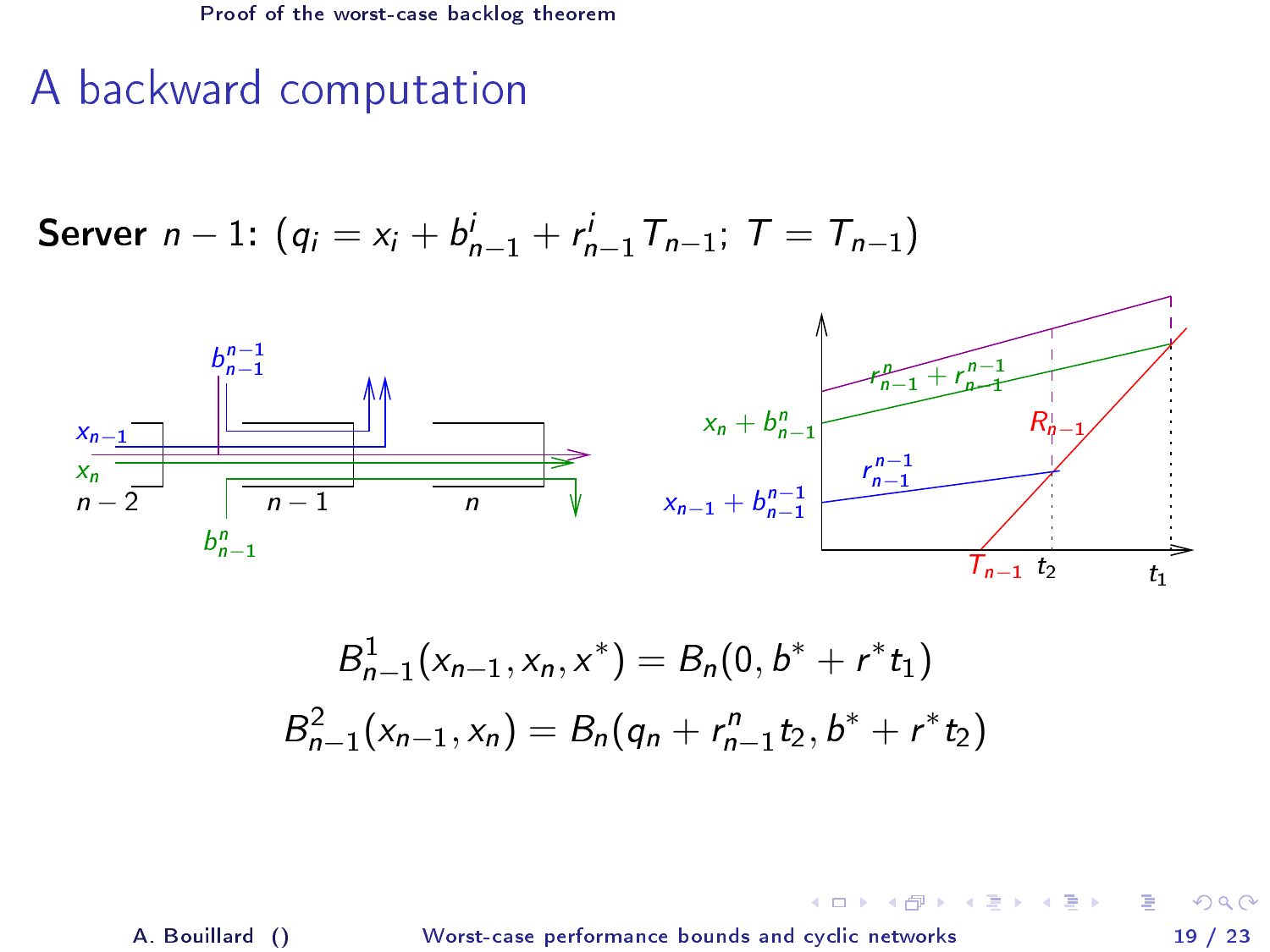## A backward computation

**Server** 
$$
n-1
$$
:  $(q_i = x_i + b_{n-1}^i + r_{n-1}^i) T_{n-1}$ ;  $T = T_{n-1}$ 



$$
B_{n-1}^1 > B_{n-1}^2 \Leftrightarrow \frac{1}{R_n - r_n^n} < \frac{1}{R_{n-1} - r_{n-1}^n - r_{n-1}^{n-1}}.
$$

A. Bouillard () [Worst-case performance bounds and cyclic networks](#page-0-0) 19 / 23

**K ロ ▶ K 得 ▶** 

 $\mathcal{A} \cong \mathcal{B} \times \mathcal{A} \cong \mathcal{B}$ 

<span id="page-22-0"></span> $299$ 

É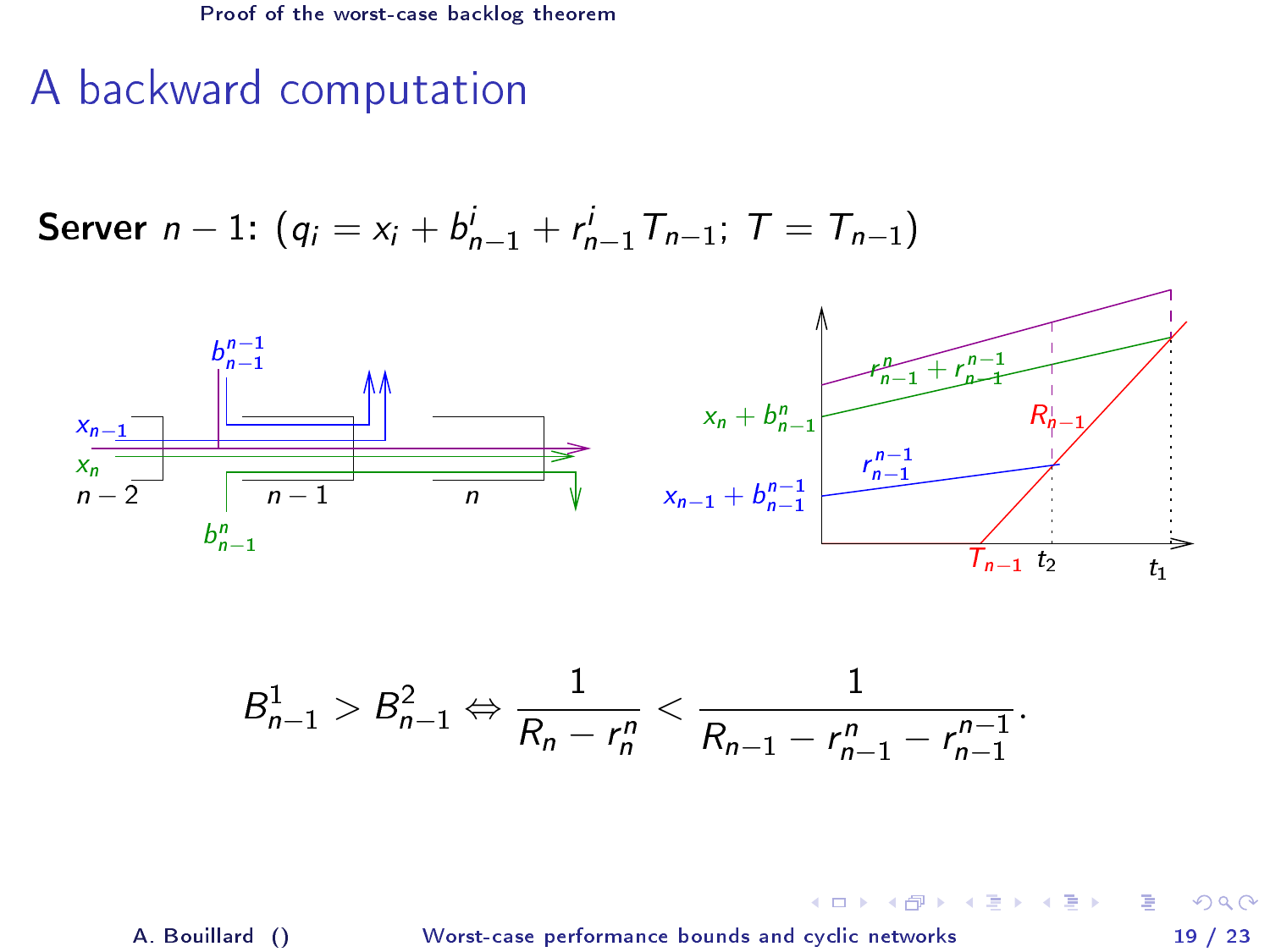Delay from server  $j$  when flows ending after server  $k$  are served instantaneously.

$$
B_j^k(x_j^j,\ldots,x_j^n)=B_{j+1}(0,\ldots,0,x_{j+1}^{k+1},\ldots,x_{j+1}^n,x^*+r^*t_j)
$$

with 
$$
t_j = \frac{\sum_{\ell=j}^k Q_j^{\ell}}{R_j - \sum_{\ell=j}^k r_j^{\ell}}, x_{j+1}^{\ell} = Q_j^{\ell} + r_j^{\ell} t_j
$$
, and  $Q_j^{\ell} = x_j^{\ell} + r_j^{\ell} T_j$ .

#### Lemma

There exists k such that  $\forall x_j, \ldots, x_n$ ,

$$
B_j(x_j,\ldots,x_n)=B_j^k(x_j,\ldots,x_n).
$$

Finally,

$$
B=B_1(0,\ldots,0).
$$

A. Bouillard () [Worst-case performance bounds and cyclic networks](#page-0-0) 20 / 23

<span id="page-23-0"></span>

K ロ ▶ K @ ▶ K 할 ▶ K 할 ▶ 이 할 → 900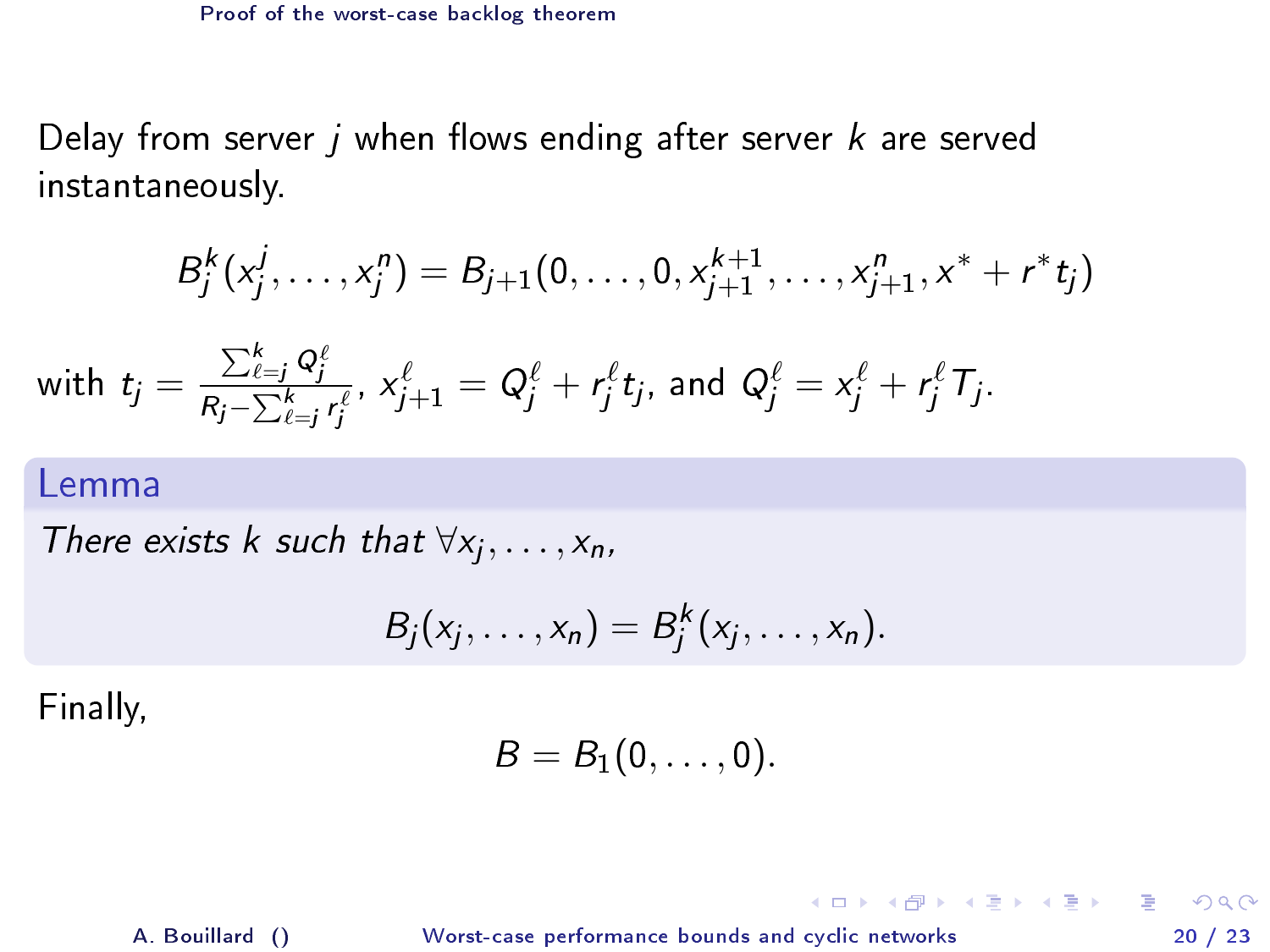Computing the worst-case backlog

begin
$$
\begin{array}{ll}\n\text{begin} \\
\xi_n^n \leftarrow (\sum_{i \le n} r_i^*)(R_n - r_n^n)^{-1}; \\
\text{for } j \text{ from } n-1 \text{ to } 1 \text{ do} \\
k \leftarrow n; \\
\text{while } \xi_{j+1}^k < (\sum_{i \le j} r_i^* + \sum_{\ell > k} \xi_{j+1}^{\ell} r_j^{\ell})(R_j - \sum_{\ell=j}^k r_j^{\ell})^{-1} \text{ do} \\
& \quad \left| \xi_j^k \leftarrow \xi_{j+1}^k; \\
k \leftarrow k-1; \\
\text{for } \ell \text{ from } j \text{ to } k \text{ do} \\
\xi_j^{\ell} \leftarrow (\sum_{i \le j} r_i^* + \sum_{\ell > k} \xi_{j+1}^{\ell} r_j^{\ell})(R_j - \sum_{\ell=j}^k r_j^{\ell})^{-1}; \\
\text{for } j \text{ from } 1 \text{ to } n \text{ do } \lambda_j \leftarrow \sum_{i \le j} r_i^* + \sum_{k \le j} \xi_j^k r_j^k; \\
\text{end}\n\end{array}
$$

A. Bouillard () [Worst-case performance bounds and cyclic networks](#page-0-0) 21 / 23

<span id="page-24-0"></span>**K ロ X (日) X 제공 X 제공 X - 공 : X 이익(N)**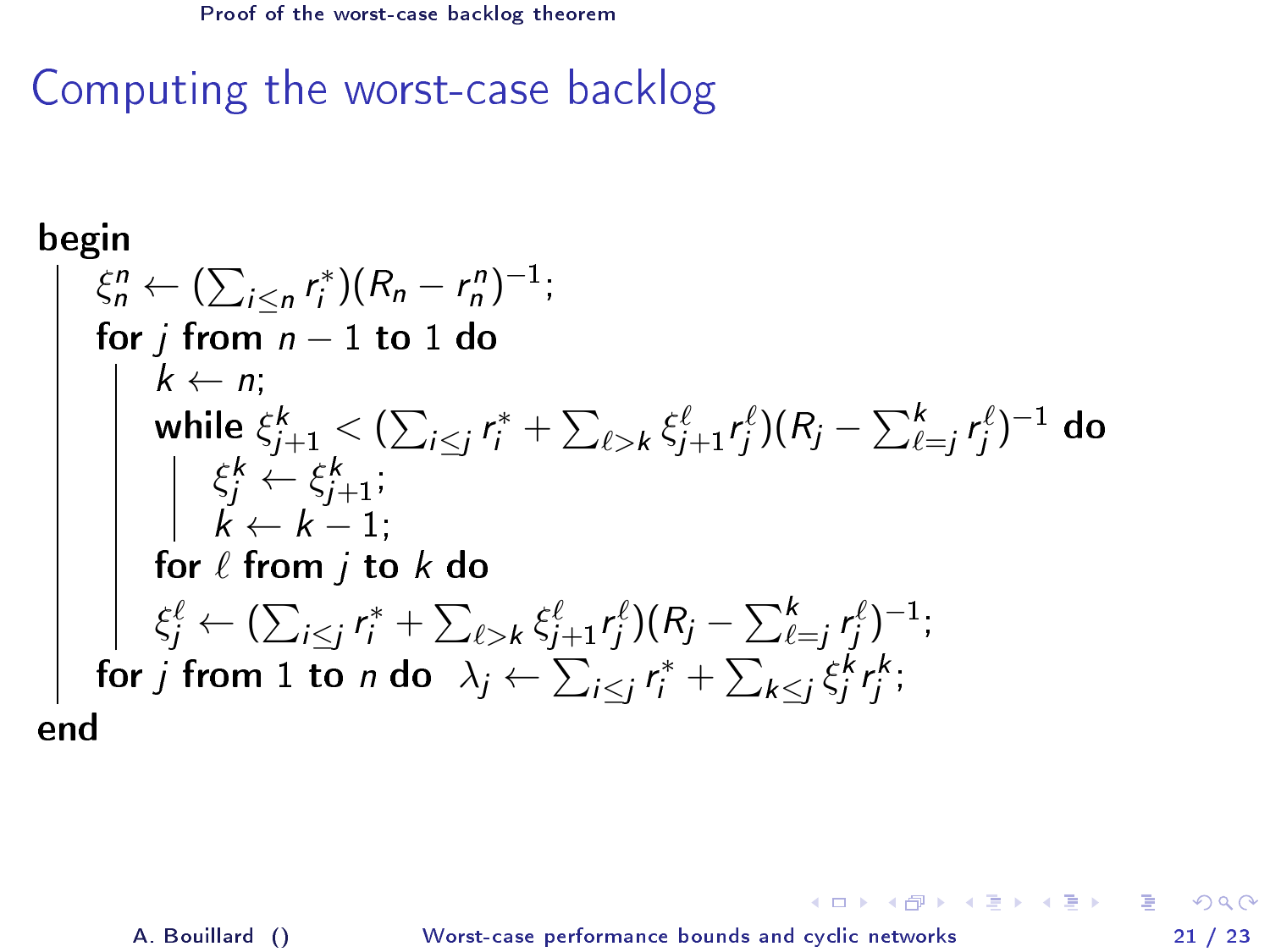[Conclusion and future work](#page-25-0)

### [Computing performance bounds in feed-forward networks](#page-2-0)

[Network with cyclic dependencies](#page-7-0)

[Proof of the worst-case backlog theorem](#page-17-0)



A. Bouillard () [Worst-case performance bounds and cyclic networks](#page-0-0) 22 / 23

<span id="page-25-0"></span> $\Omega$ 

э

イロト イ押ト イヨト イヨト